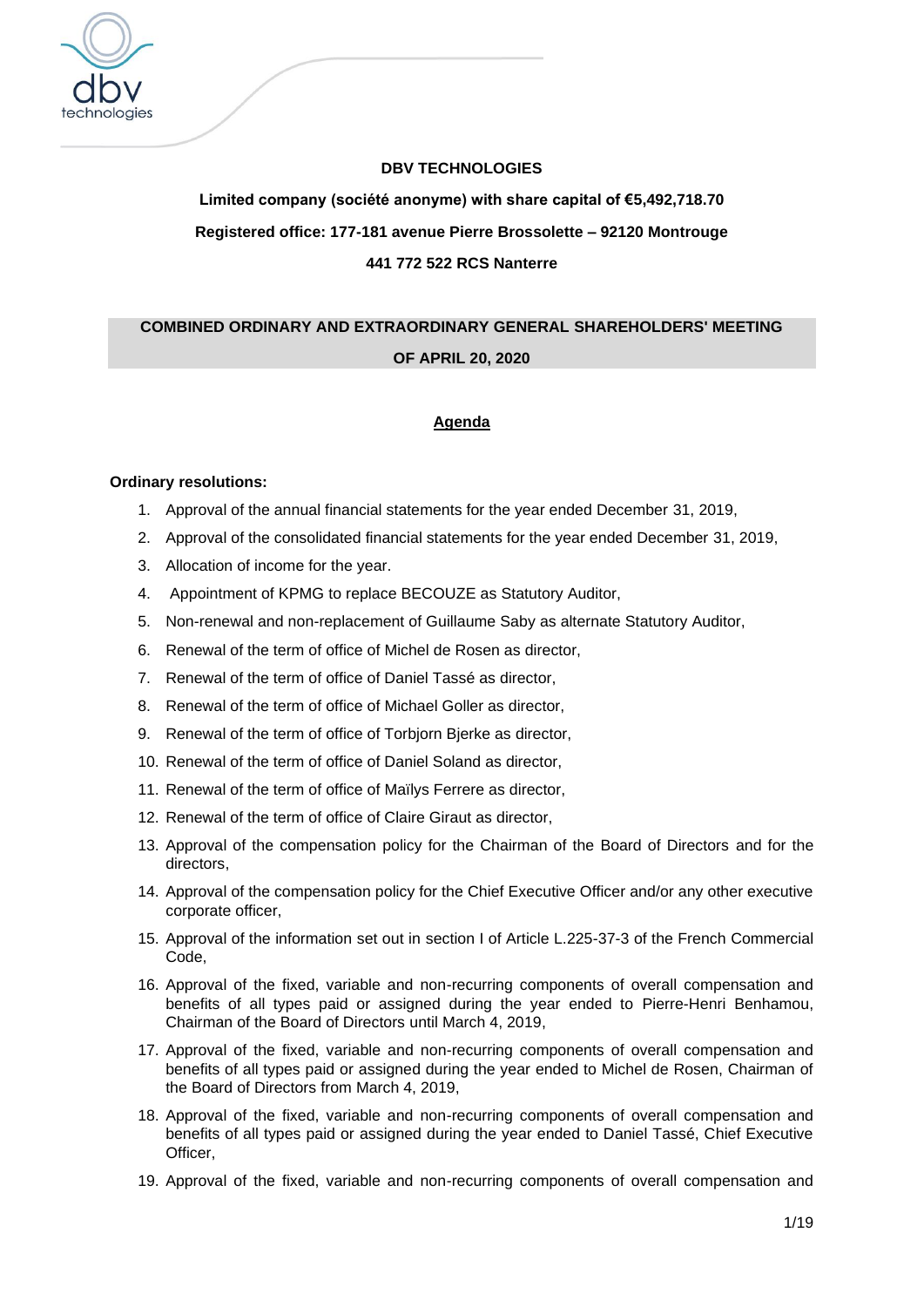

benefits of all types paid or assigned during the year ended to David Schilansky, Deputy Chief Executive Officer until August 31, 2019,

- 20. Approval of the fixed, variable and non-recurring components of overall compensation and benefits of all types paid or assigned during the year ended to Laurent Martin, Deputy Chief Executive Officer (until January 8, 2020),
- 21. Authorization to be granted to the Board of Directors to buy back company shares on the Company's behalf pursuant to Article L. 225-209 of the French Commercial Code, length of authorization, purpose, terms, and maximum amount,

#### **Extraordinary resolutions:**

- 22. Delegation of powers to be granted to the Board of Directors to increase the capital by means of the incorporation of reserves, profits and/or premiums, duration of the delegation, maximum par value of the capital increase, treatment of fractional shares,
- 23. Delegation of powers to be granted to the Board of Directors to issue ordinary shares giving access, as the case may be, to ordinary shares or to the allocation of debt securities (of the Company or a group company), and/or securities giving access to ordinary shares (of the Company or a group company), without pre-emptive rights, by means of a public offer (excluding the offers set out in section 1 of Article L.411-2 of the French Monetary and Financial Code), and/or as consideration for securities in the context of a public exchange offer, duration of the delegation, maximum par value of the capital increase, issue price, option to limit the increase to the total amount of subscriptions or to allocate unsubscribed securities,
- 24. Delegation of powers to be granted to the Board of Directors to issue ordinary shares giving access, as the case may be, to ordinary shares or to the allocation of debt securities (of the Company or a group company), and/or securities giving access to ordinary shares (of the Company or a group company), without pre-emptive rights, by means of a public offer referred to in paragraph 1 of Article L.411-2 of the French Monetary and Financial Code, duration of the delegation, maximum par value of the capital increase, issue price, option to limit the increase to the total amount of subscriptions or to allocate unsubscribed securities,
- 25. Authorization, in the event of an issue without pre-emptive rights, to set the issue price according to the terms set by the General Meeting, within a limit of 10% of the capital per year,
- 26. Delegation of powers to be granted to the Board of Directors to issue ordinary shares, giving, if applicable, access to ordinary shares or the allocation of debt securities (of the Company or a group company) and/or securities giving access to ordinary shares (of the Company or a group company), with pre-emptive subscription rights waived in favor of categories of persons with certain characteristics, duration of the authorization, maximum par value of the capital increase, issue price, option to limit the total amount of subscriptions or to allocate unsubscribed securities,
- 27. Authorization to increase the total amount of issues,
- 28. Delegation of powers to be granted to the Board of Directors to increase the capital by means of the issue of ordinary shares and/or securities giving access to capital, up to the limit of 10% of the capital, in consideration for contributions in kind of equity securities or securities giving access to the capital, duration of the delegation,
- 29. Overall limit on the maximum authorized amounts set under the  $23^{\text{rd}}$ ,  $24^{\text{th}}$ ,  $26^{\text{th}}$  and  $28^{\text{th}}$ Resolutions of this Meeting,
- 30. Delegation of powers to be granted to the Board of Directors to increase the share capital by means of the issue of ordinary shares and/or securities giving access to capital, with preemptive subscription rights waived in favor of members of a company savings plan pursuant to Articles L.3332-18 et seq. of the French Labor Code, duration of the delegation, maximum nominal amount of the capital increase, issue price, option to award bonus shares pursuant to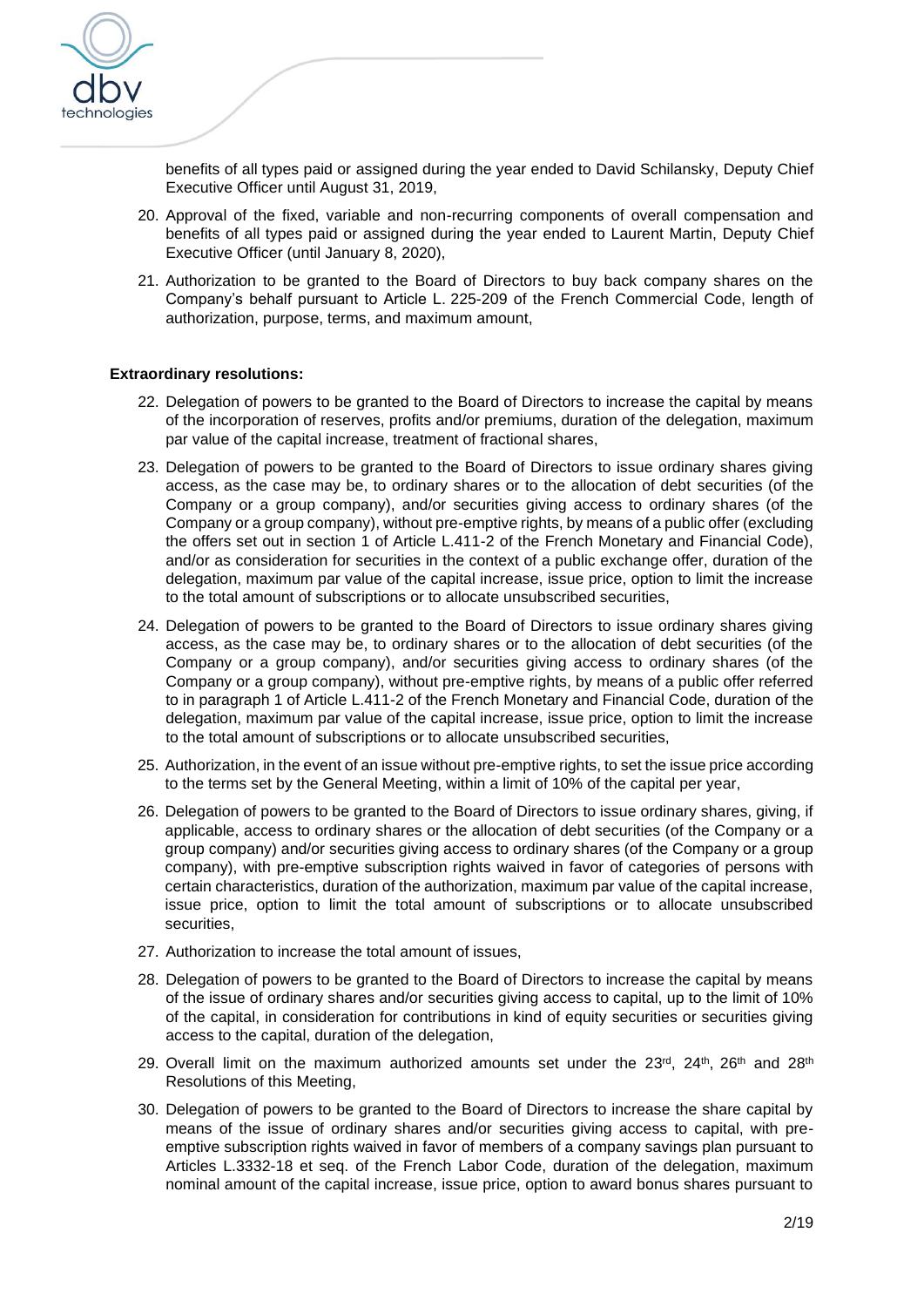

Article L.3332-21 of the French Labor Code,

- 31. Authorization to be granted to the Board of Directors to allocate free existing and/or future shares to members of staff and/or certain corporate officers of the Company or related companies or economic interest groups, with shareholders waiving their pre-emptive rights, length of authorization, maximum amount, duration of vesting periods specifically in respect of disability and, if applicable, holding periods,
- 32. Authorization to be granted to the Board of Directors to grant share subscription and/or purchase options (stock options) to members of staff and/or certain corporate officers of the company or related companies or economic interest groups, with shareholders waiving their pre-emptive rights, length of authorization, maximum amount, strike price, maximum term of the option.
- 33. Amendment of Article 10 of the by-laws in order to extend the term of office of directors to 3 years and enable terms of office to be staggered,
- 34. Amendment of Article 11 of the by-laws in order to provide for the possibility of consulting the directors in writing, in the circumstances and in accordance with the procedures set out in the regulations,
- 35. Harmonization of the by-laws,
- 36. Applicable references in the event of changes to the legal codes,
- 37. Powers to complete formalities.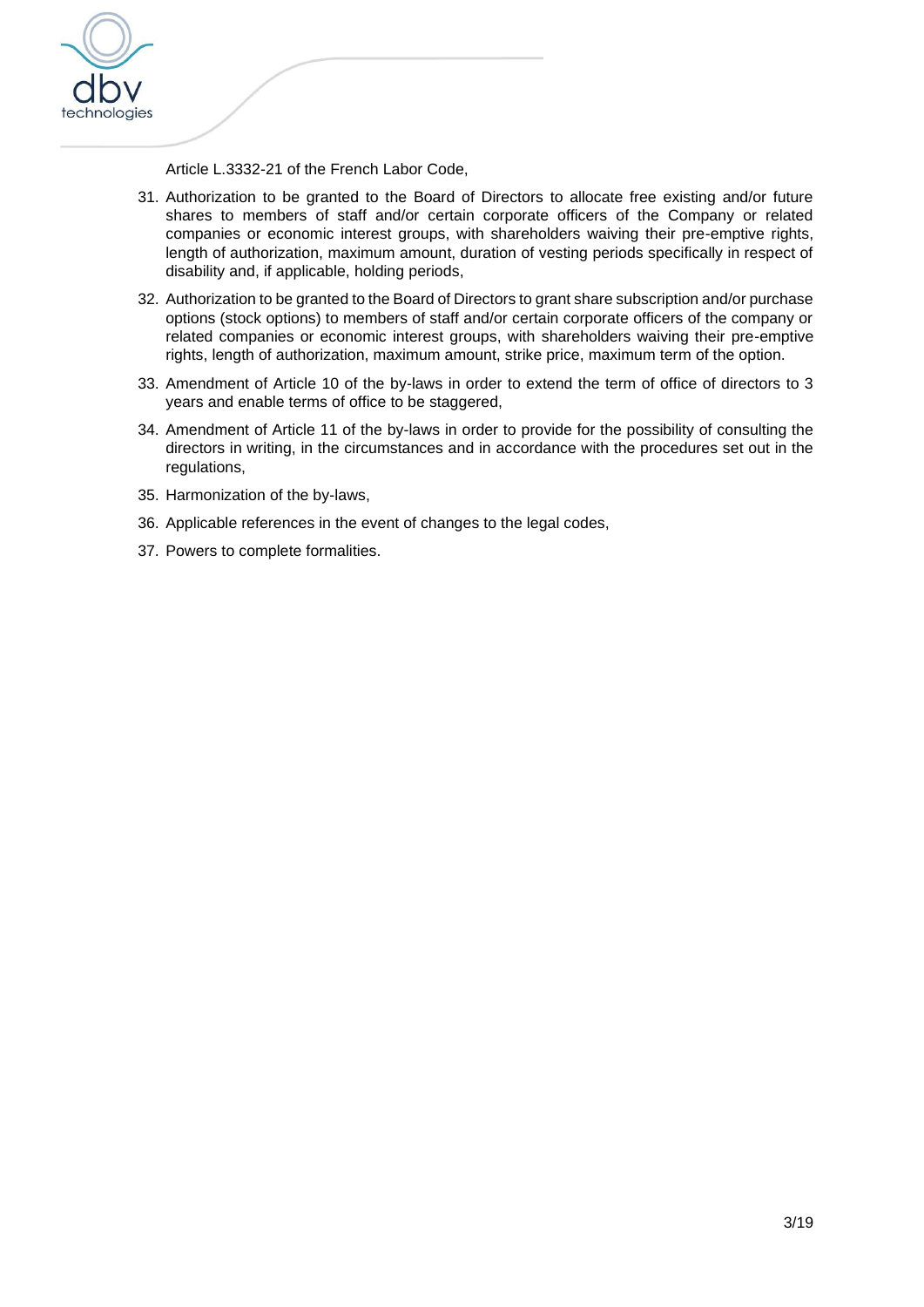## **Text of draft resolutions**

#### **Ordinary resolutions:**

technologies

## **First Resolution - Approval of the annual financial statements for the year ended December 31, 2019**

The General Meeting, having reviewed the reports of the Board of Directors and the Statutory Auditors concerning the financial year ended December 31, 2019, approves the annual financial statements for the financial year ended on that date, as they were presented, which record a loss of € (136 902 663,34).

## **Second Resolution - Approval of the consolidated financial statements for the year ended December 31, 2019**

After having viewed the reports by the Board of Directors and the Statutory Auditors on the consolidated financial statements as of December 31, 2019, the General Meeting approves these financial statements, as they were presented, which record a loss (group share) of  $\epsilon$  (153 587 022,14).

#### **Third Resolution - Allocation of income for the financial year**

The General Meeting, on the proposal of the Board of Directors, decides to fully allocate the whole of the loss for the financial year ended December 31, 2019, totaling  $\epsilon$  (136 902 663,34), to the "losses brought forward" line, which would consequently change from a negative balance of € (419 275 033,74) to a negative balance of  $\epsilon$  (556 177 697,08).

Pursuant to Article 243 of the French General Tax Code, the Meeting notes that it was reminded that no distribution of dividends or income has occurred in the past three financial years

#### **Fourth Resolution - Appointment of KPMG to replace BECOUZE as Statutory Auditor**

On the proposal of the Board of Directors, the General Meeting KPMG to replace BECOUZE whose term expires at the end of this Meeting, as Statutory Auditor for a term of six financial years, i.e. until the end of the Ordinary General Meeting to be held in 2026 to approve the annual financial statements for the year ending December 31, 2025.

They have declared that they accept their appointment.

#### **Fifth Resolution - Non-renewal and non-replacement of Guillaume Saby as alternate Statutory Auditor**

Having noted that Guillaume Saby's term of office as alternate Statutory Auditor expires at the end of this Meeting, the General Meeting decides, on the proposal of the Board of Directors, not to renew it or appoint a replacement, in accordance with the law.

#### **Sixth Resolution - Renewal of the term of office of Mr. Michel de Rosen as director**

The General Meeting decides to renew the term of office of Michel de Rosen as director, for a period of two years to expire at the end of the General Meeting to be held in 2022 to approve the financial statements for the previous financial year.

## **Seventh Resolution - Renewal of the term of office of Mr. Daniel Tassé as director**

The General Meeting decides to renew the term of office of Daniel Tassé as director for a period of: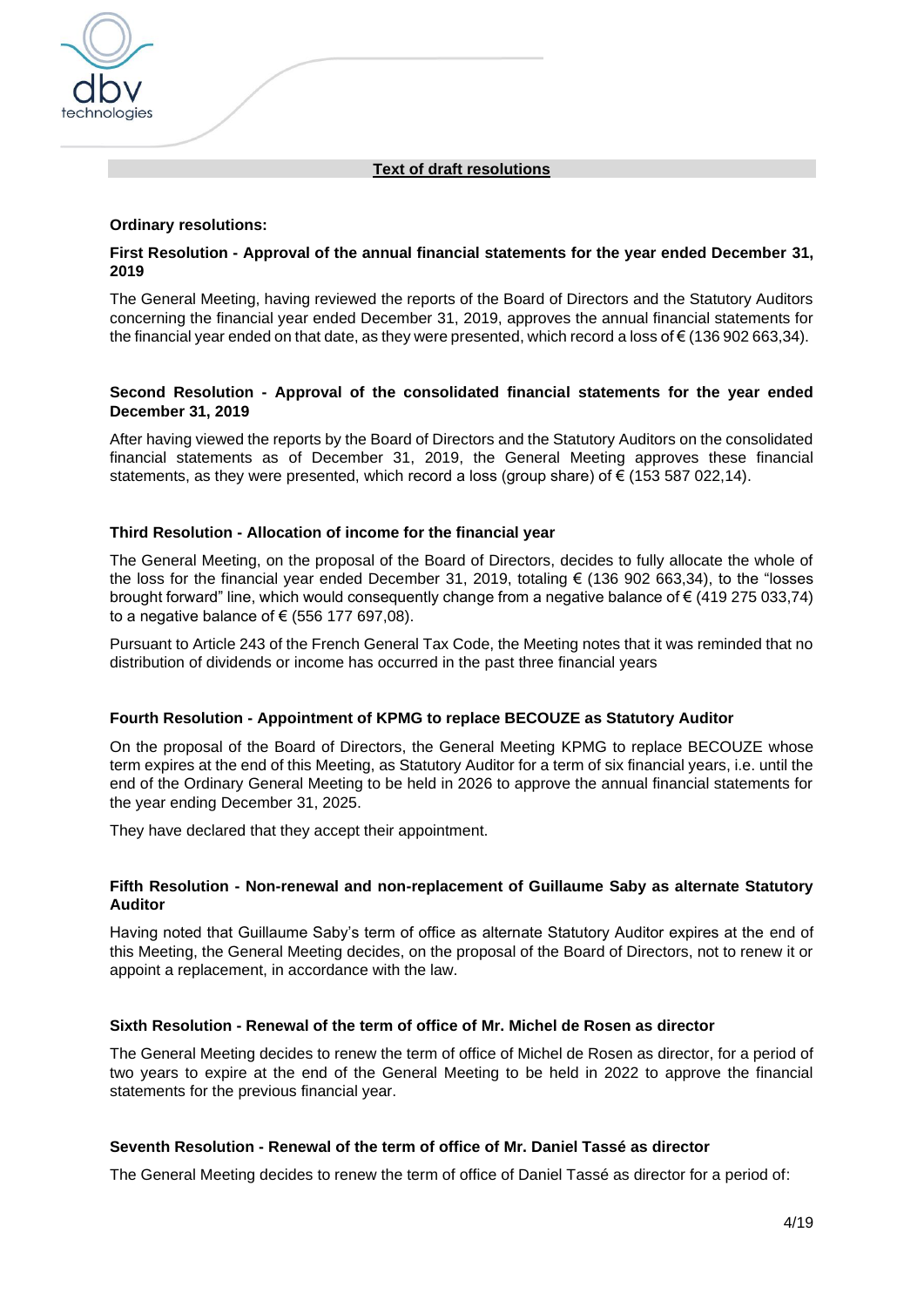

- three years, to expire at the end of the General Meeting to be held in 2023 to approve the financial statements for the previous financial year, subject to the adoption of the  $33<sup>rd</sup>$ Extraordinary Resolution of this Meeting, or,
- two years, to expire at the end of the General Meeting to be held in 2022 to approve the financial statements for the previous financial year, in the absence of approval of the aforementioned resolution.

#### **Eighth Resolution - Renewal of the term of office of Mr. Michael Goller as director**

The General Meeting decides to renew the term of office of Michael Goller as director for a period of:

- three years, to expire at the end of the General Meeting to be held in 2023 to approve the financial statements for the previous financial year, subject to the adoption of the  $33<sup>rd</sup>$ Extraordinary Resolution of this Meeting, or,
- two years, to expire at the end of the General Meeting to be held in 2022 to approve the financial statements for the previous financial year, in the absence of approval of the aforementioned resolution.

## **Ninth Resolution - Renewal of the term of office of Mr. Torbjorn Bjerke as director**

The General Meeting decides to renew the term of office of Torbjorn Bjerke as director, for a period of:

- one year, to expire at the end of the General Meeting to be held in 2021 to approve the financial statements for the previous financial year, subject to the adoption of the 33<sup>rd</sup> Extraordinary Resolution of this Meeting, or,
- two years, to expire at the end of the General Meeting to be held in 2022 to approve the financial statements for the previous financial year, in the absence of approval of the aforementioned resolution.

#### **Tenth Resolution - Renewal of the term of office of Mr. Daniel Soland as director**

The General Meeting decides to renew the term of office of Daniel Soland as director, for a period of two years, to expire at the end of the General Meeting to be held in 2022 to approve the financial statements for the previous financial year.

#### **Eleventh resolution - Renewal of the term of office of Ms. Maïlys Ferrere as director**

The General Meeting decides to renew the term of office of Maïlys Ferrere for a period of:

- three years, to expire at the end of the General Meeting to be held in 2023 to approve the financial statements for the previous financial year, subject to the adoption of the  $33<sup>rd</sup>$ Extraordinary Resolution of this Meeting, or,
- two years, to expire at the end of the General Meeting to be held in 2022 to approve the financial statements for the previous financial year, in the absence of approval of the aforementioned resolution.

#### **Twelfth resolution - Renewal of the term of office of Ms. Claire Giraut as director**

The General Meeting decides to renew the term of office of Claire Giraut as director, for a period of two years, to expire at the end of the General Meeting to be held in 2022 to approve the financial statements for the previous financial year.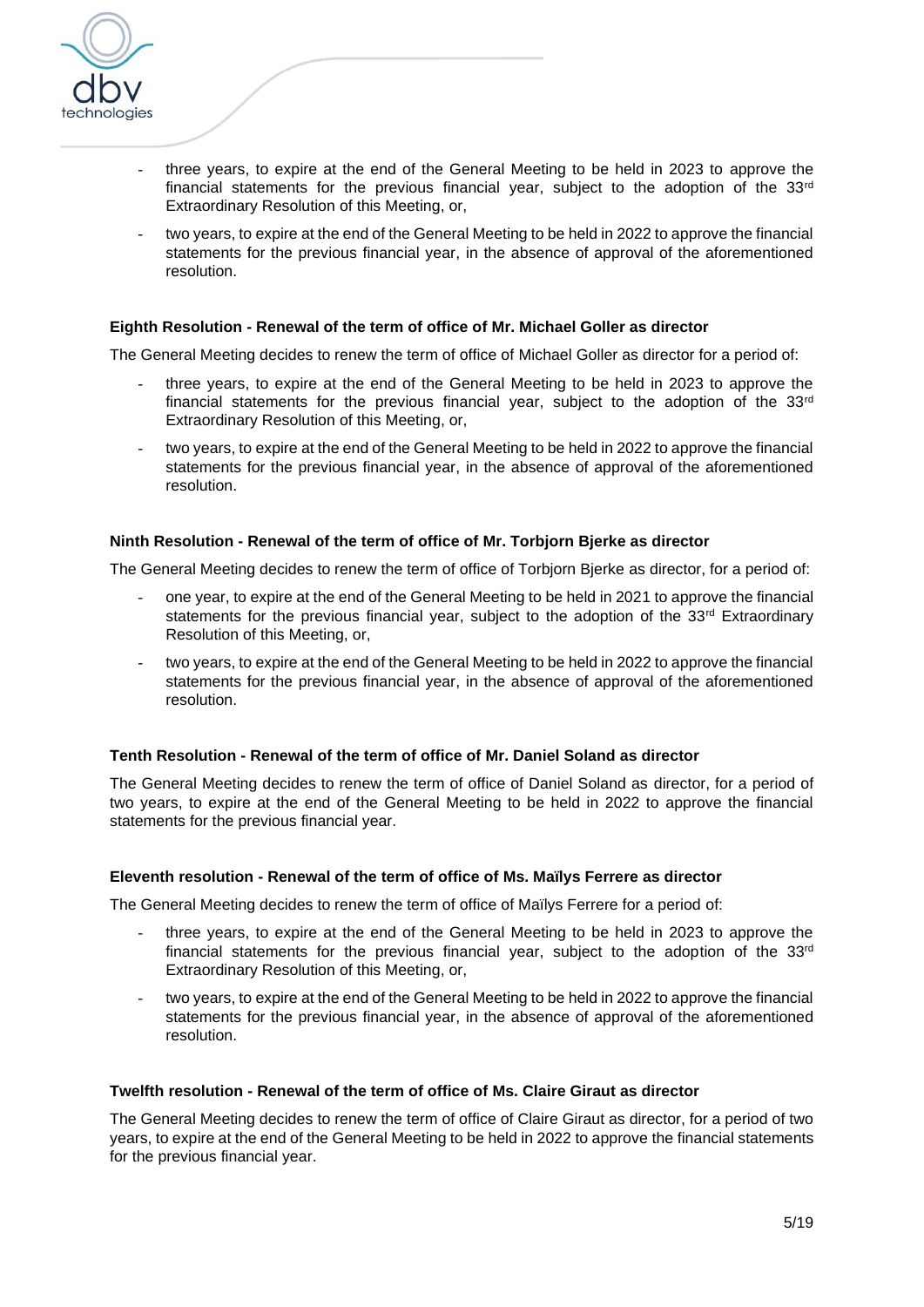

# **Thirteenth Resolution – Approval of the compensation policy for the Chairman of the Board of Directors and for the directors**

The General Meeting, acting pursuant to Article L. 225-37-2 of the French Commercial Code, approves the compensation policy for the Chairman of the Board of Directors, as detailed in paragraph 4.1.3.1 of the report on corporate governance in the Universal Registration Document 2019.

# **Fourteenth Resolution – Approval of the compensation policy for the Chief Executive Officer and/or any other executive corporate officer**

The General Meeting, acting pursuant to Article L. 225-37-2 of the French Commercial Code, approves the compensation policy for the Chief Executive Officer and/or any other executive corporate officer, as detailed in paragraph 4.1.3.1 of the report on corporate governance in the Universal Registration Document 2019.

## **Fifteenth Resolution – Approval of the information set out in section I of Article L.225-37-3 of the French Commercial Code**

The General Meeting, acting pursuant to Article L. 225-100 II of the French Commercial Code, approves the information set out in section I of Article L.225-37-3 of the French Commercial Code, as detailed in paragraph 4.1.3.4 of the report on corporate governance in the Universal Registration Document 2019.

#### **Sixteenth Resolution – Approval of the fixed, variable and non-recurring components of overall compensation and benefits of all types paid or assigned during the year ended to Pierre-henri Benhamou, Chairman of the Board of Directors, until March 4, 2019**

The General Meeting, acting pursuant to Article L. 225-100 III of the French Commercial Code, approves the fixed, variable and non-recurring components of overall compensation and benefits of all types paid or assigned during the year ended to Michel de Rosen, Chairman of the Board of Directors, as detailed in paragraph 8 of the Board of Directors' report.

# **Seventeenth Resolution – Approval of the fixed, variable and non-recurring components of overall compensation and benefits of all types paid or assigned during the year ended to Michel de Rosen, Chairman of the Board of Directors, from March 4, 2019**

The General Meeting, acting pursuant to Article L. 225-100 III of the French Commercial Code, approves the fixed, variable and non-recurring components of overall compensation and benefits of all types paid or assigned during the year ended to Michel de Rosen, Chairman of the Board of Directors, as detailed in paragraph 8 of the Board of Directors' report.

## **Eighteenth Resolution – Approval of the fixed, variable and non-recurring components of overall compensation and benefits of all types paid or assigned during the year ended to Daniel Tassé, Chief Executive Officer**

The General Meeting, acting pursuant to Article L. 225-100 III of the French Commercial Code, approves the fixed, variable and non-recurring components of overall compensation and benefits of all types paid or assigned during the year ended to Daniel Tassé, Chief Executive Officer, as detailed in paragraph 8 of the Board of Directors' report.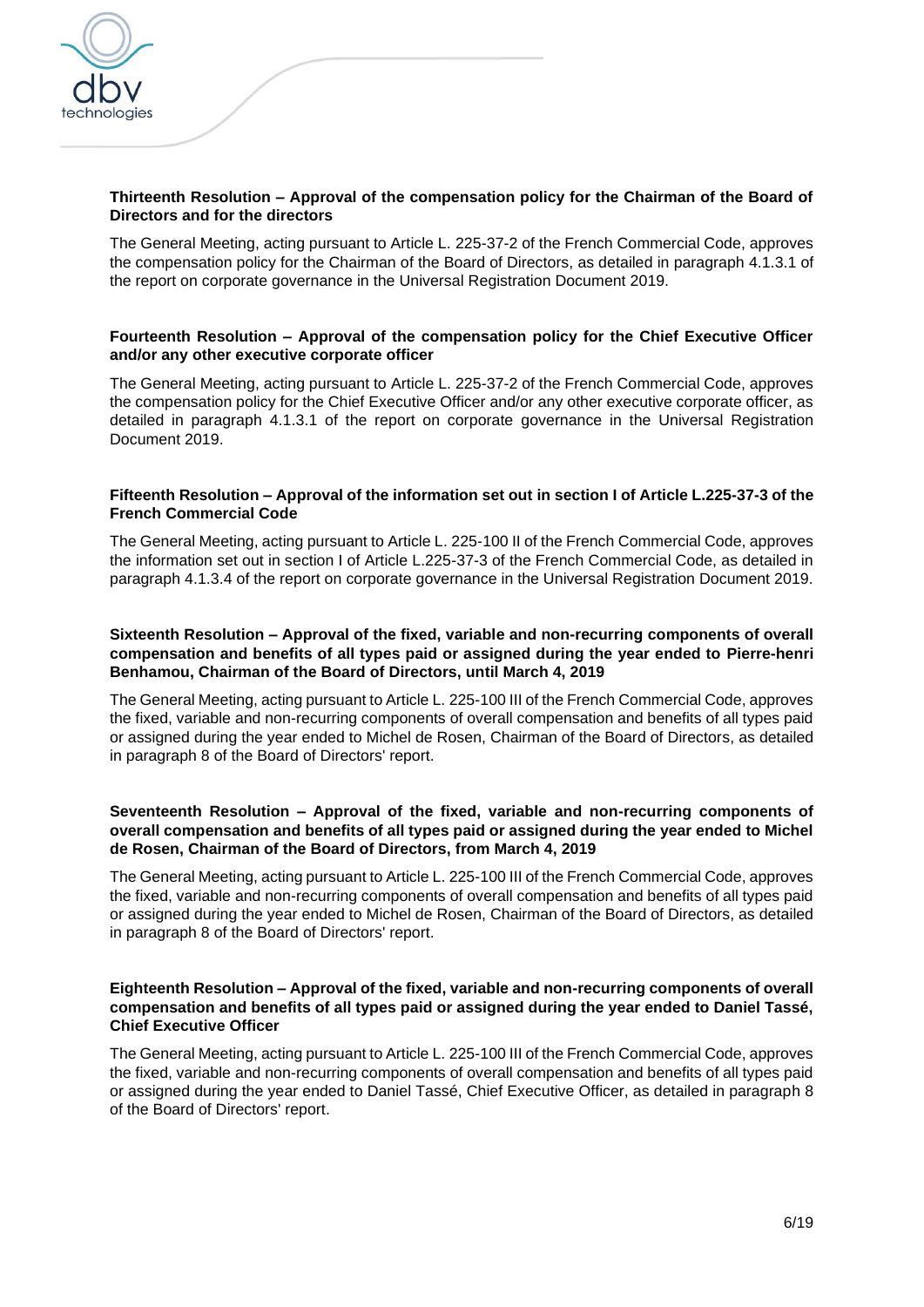

# **Nineteenth Resolution – Approval of the fixed, variable and non-recurring components of overall compensation and benefits of all types paid or assigned during the year ended to David Schilansky, Deputy Chief Executive Officer until August 31, 2019**

The General Meeting, acting pursuant to Article L. 225-100 III of the French Commercial Code, approves the fixed, variable and non-recurring components of overall compensation and benefits of all types paid or assigned during the year ended to David Schilansky, Deputy Chief Executive Officer until August 31, 2019 as detailed in paragraph 8 of the Board of Directors' report.

## **Twentieth Resolution – Approval of the fixed, variable and non-recurring components of overall compensation and benefits of all types paid or assigned during the year ended to Laurent Martin, Deputy Chief Executive Officer until January 8, 2020**

The General Meeting, acting pursuant to Article L. 225-100 III of the French Commercial Code, approves the fixed, variable and non-recurring components of overall compensation and benefits of all types paid or assigned during the year ended to Laurent Martin, Deputy Chief Executive Officer until January 8, 2020, as detailed in paragraph 8 of the Board of Directors' report.

## **Twenty-first Resolution - Authorization to be granted to the Board of Directors to buy back company shares on the Company's behalf pursuant to Article L. 225-209 of the French Commercial Code**

The General Meeting, having reviewed the report of the Board of Directors, empowers it, for a period of eighteen months, pursuant to Articles L. 225-209 et seq. of the French Commercial Code, to buy back, on one or more occasions and at the times of its choosing, company shares up to the limit of 5% of the number of shares comprising the share capital, adjusted, if necessary, to take into account any increase or reduction in capital that may have taken place during the course of the program.

This authorization cancels the authorization granted to the Board of Directors under the sixteenth ordinary resolution of the General Meeting of May 24, 2019.

The shares may be bought back in order to:

- support the secondary market for or the liquidity of DBV TECHNOLOGIES shares through a liquidity agreement with an investment service provider, in accordance with the standard practice accepted by the regulations, in which context, the number of shares taken into account for the calculation of the aforementioned limit corresponds to the number of shares purchased, after deduction of the number of shares resold;
- hold the purchased shares and ultimately return them for future exchange or as payment under external growth transactions;
- provide coverage to meet obligations arising from stock option plans and/or free share allocation plans (or similar plans) for the group's employees and/or corporate officers, as well as all share allocations arising under company or group employee savings plans (or similar plans), employee profit-sharing plans and/or any other form of share allocation arrangement for the group's employees and/or corporate officers;
- hedge the securities giving access to the company's shares, pursuant to current regulations;
- where applicable, cancel the shares acquired, subject to the authorization granted under the seventeenth extraordinary resolution of the General Meeting of May 24, 2019.

The company does not intend to use options or derivatives.

The maximum purchase price is set at  $\epsilon$ 100 per share. In the event of a capital transaction, in particular a stock split or reverse split, or the allocation of free shares to shareholders, the abovementioned amount will be adjusted in the same proportions (multiplier coefficient equal to the ratio between the number of shares comprising the capital before the transaction and the number of shares after the transaction).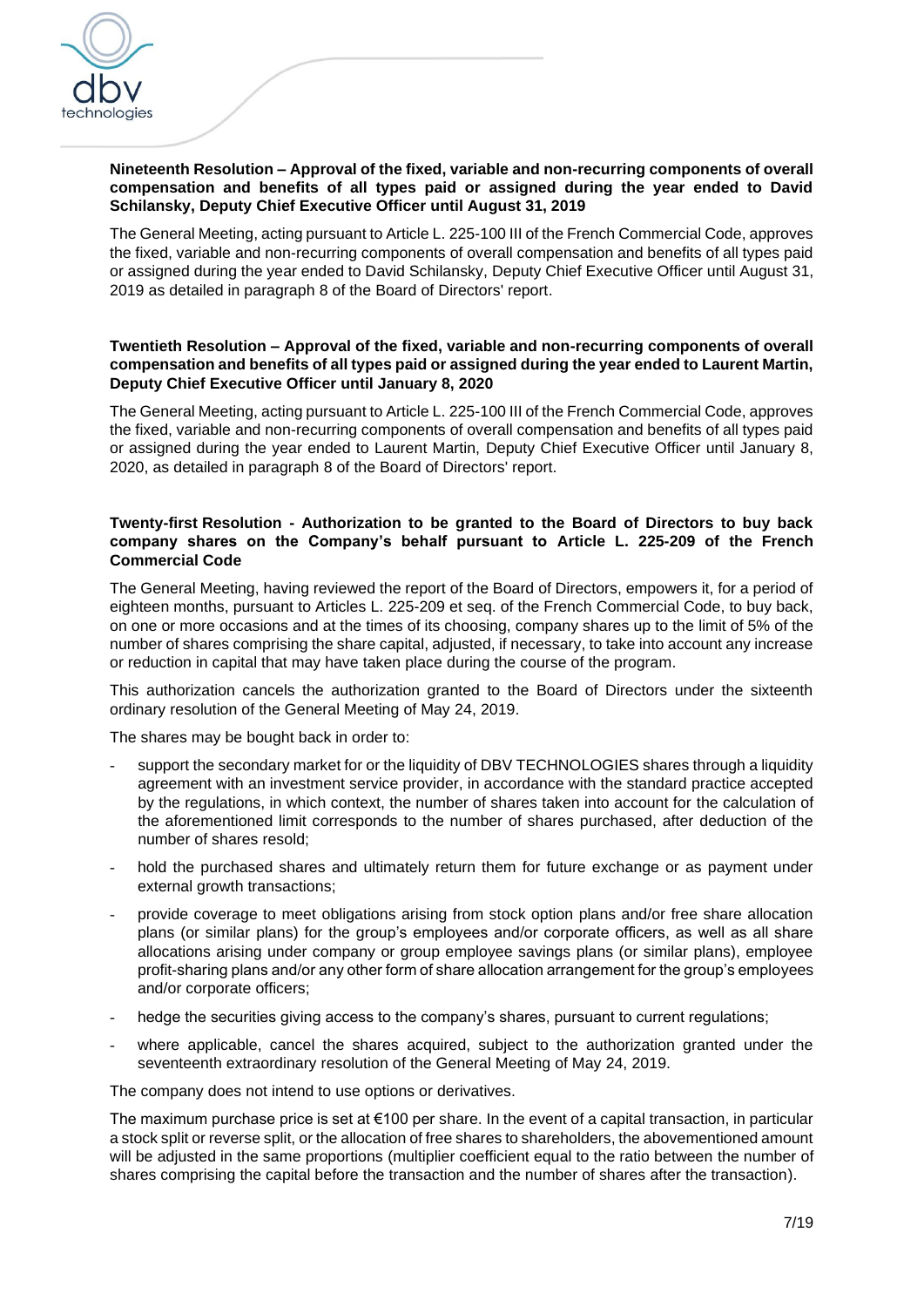

The maximum transaction amount is set at €150,000,000.

The General Meeting hereby authorizes the Board of Directors to carry out these transactions, set the terms and methods thereof, finalize all agreements and complete all formalities.

#### **Extraordinary resolutions:**

#### **Twenty-second Resolution - Delegation of powers to be granted to the Board of Directors to increase the capital by means of incorporation of reserves, profits and/or premiums**

The General Meeting, ruling pursuant to the quorum and majority voting requirements for Ordinary General Meetings, having reviewed the Board of Directors' report and pursuant to the provisions of Articles L. 225-129-2 and L. 225-130 of the French Commercial Code:

- 1) Delegates its competence to the Board of Directors to decide to increase the share capital on one or more occasions, in the periods and according to the methods it may determine, by means of the incorporation into capital of reserves, profits, premiums or other amounts admitted for capitalization, by the issue and free share allocation or by raising the face value of existing ordinary shares or combining these two methods.
- 2) Decides that, in the event that this delegation is used by the Board of Directors, in accordance with the provisions of Article L. 225-130 of the French Commercial Code, if the capital increase takes the form of a free allocation of shares, the rights attached to fractional shares may not be traded or assigned and that the corresponding capital securities will be sold; the proceeds of the sale will be allocated to the holders of the rights within the period prescribed by the regulations.
- 3) Sets the term of validity of this authorization at twenty-six months from the date of this General Meeting.
- 4) Decides that the amount of the capital increase carried out under this resolution must not exceed 50% of the share capital on the date of the Board of Directors' decision to increase the capital, excluding the par value of any capital increase required to preserve, in accordance with the law and, if applicable, any contractual stipulations providing for other methods of preservation, the rights of the holders of rights or transferable securities giving access to the Company's capital.

This maximum amount is independent of all maximum amounts set by the other resolutions of this Meeting.

- 5) Confers upon the Board of Directors all powers necessary to implement this resolution and, generally, to take all steps and fulfil all formalities required for the successful completion of each share capital increase, to record the execution thereof and to amend the by-laws accordingly.
- 6) Notes that this delegation, for the part not used, if applicable, supersedes, as from today's date, any and all relevant prior delegations.

**Twenty-third Resolution - Delegation of powers to be granted to the Board of Directors to issue ordinary shares giving access, as the case may be, to ordinary shares or to the allocation of debt securities (of the Company or a group company), and/or securities giving access to ordinary shares (of the Company or a group company), without pre-emptive rights, by means of a public offer (excluding the offers set out in section 1 of Article L.411-2 of the French Monetary and Financial Code), and/or as consideration for securities in the context of a public exchange offer**

The General Meeting, having reviewed the Board of Directors' report and the Statutory Auditors' special report and pursuant to the French Commercial Code, in particular Articles L. 225-129-2, L 225-136 L. 225-148 and L. 228-92 thereof:

1) Delegates to the Board of Directors the power to issue, on one or more occasions, in the proportions and at the times of its choosing, on the French and/or international market, by means of a public offer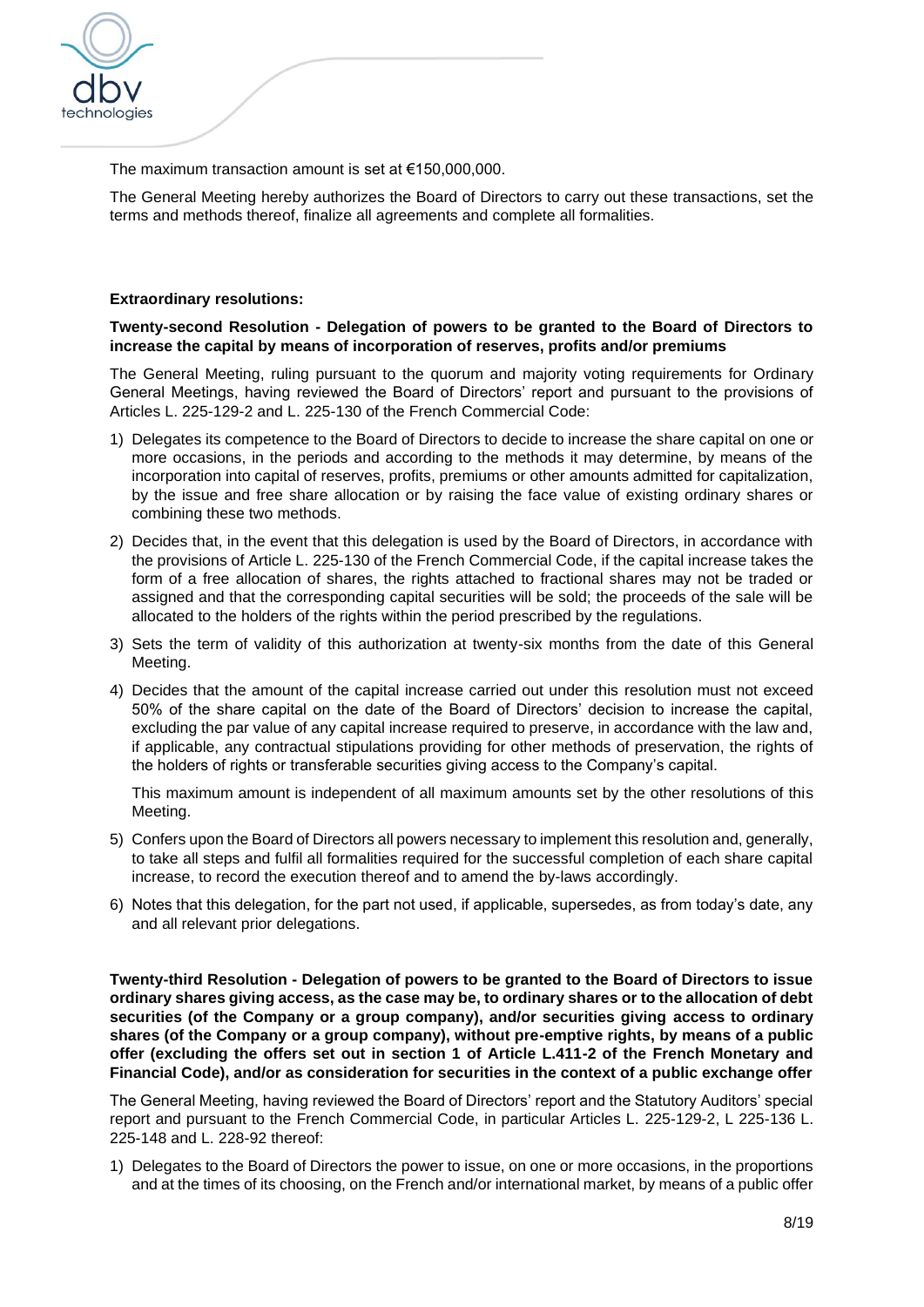

(excluding the offers set out in section 1 of Article L.411-2 of the French Monetary and Financial Code), in euros, in foreign currencies or in any other unit determined by reference to a basket of currencies:

- ordinary shares;

- and/or ordinary shares giving access to the allocation of ordinary shares or debt securities;

- and/or securities giving access to ordinary shares to be issued.

These securities may be issued for the purpose of paying for securities contributed to the Company in a public exchange offer, pursuant to the conditions of Article L. 225-148 of the French Commercial Code.

Pursuant to Article L. 228-93 of the French Commercial Code, the securities to be issued may give rights to ordinary shares of any and all companies that directly or indirectly own more than half of its capital or of which the Company directly or indirectly owns more than half of the capital.

- 2) Sets the term of validity of this authorization at twenty-six months from the date of this General Meeting.
- 3) The total par value of the ordinary shares that may be issued subject to this authorization may not exceed 30% of the share capital on the date that the resolution to increase the share capital was passed by the Board of Directors.

To this maximum amount will be added, as necessary, the par value of any capital increase necessary to preserve the rights of the holders of rights or securities giving access to the Company's capital, in accordance with the law and, if applicable, any contractual stipulations providing for other methods of preservation.

This maximum amount counts toward the overall limit on the maximum par value of shares that may be issued as envisaged under the [Thirty-first] Resolution of this Meeting.

- 4) Decides to cancel shareholders' pre-emptive rights to ordinary shares and securities giving access to capital and/or to debt securities covered by this resolution, while retaining the Board of Directors' option to grant preferential rights to shareholders, pursuant to the law.
- 5) Decides that the amount received, or to be received, by the Company for each of the ordinary shares issued under this delegation of powers, after taking into account the warrant issue price for issues of detachable share subscription warrants, will be determined in accordance with the applicable legal and regulatory provisions at the time that the Board of Directors exercises the delegation.
- 6) Decides, in the event that securities are issued in consideration of securities tendered in a public exchange offer, pursuant to the conditions of Article L. 225-148 of the French Commercial Code, and within the limits set out above, to grant the Board of Directors the powers required to draft the list of securities included in the exchange, and to set the issue conditions and terms, the share-for-share basis, and, if applicable, the amount of the equalization payment in cash.
- 7) Decides that if subscriptions have not absorbed the entire issue mentioned at 1), the Board of Directors may use the following options:

- limit the amount of the issue to the amount of subscriptions, if applicable within the limits established by the regulations;

- freely allocate some or all of the unsubscribed shares.

- 8) Decides that the Board of Directors shall be granted, within the limits set above, the powers required to set the terms for the issue(s), and if applicable, record the execution of the resulting capital increases, proceed to amend the by-laws accordingly, levy, as it sees fit, the costs of the capital increase on the amount of related premiums and deduct the necessary sums from this amount to bring the statutory reserve to one-tenth of the new share capital after each increase and, more generally, perform all tasks required in similar matters.
- 9) Notes that this delegation, for the part not used, if applicable, supersedes any and all relevant prior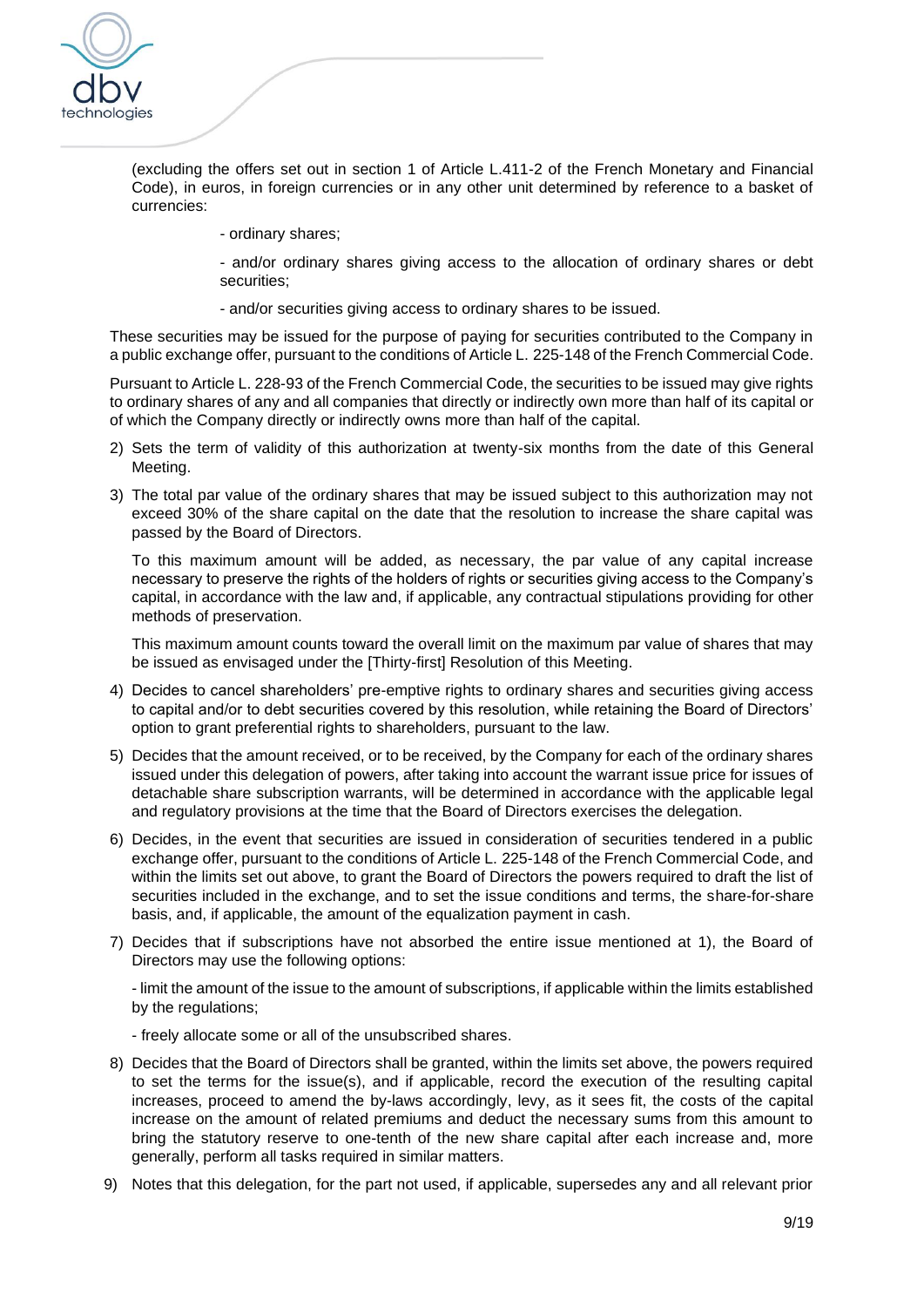

delegations.

**Twenty-fourth Resolution - Delegation of powers to be granted to the Board of Directors to issue ordinary shares giving access, as the case may be, to ordinary shares or to the allocation of debt securities (of the Company or a group company), and/or securities giving access to ordinary shares (of the Company or a group company), without pre-emptive rights, by means of a public offer referred to in paragraph 1 of Article L.411-2 of the French Monetary and Financial Code**

The General Meeting, having reviewed the Board of Directors' report and the Statutory Auditors' special report and pursuant to the French Commercial Code, in particular Articles L.225-129-2, L. 225-136 and L. 228-92 thereof:

- 1) Delegates to the Board of Directors the power to issue, on one or more occasions, in the proportions and at the times of its choosing, on the French and/or international market, by means of a public offer referred to in paragraph 1 of Article L.411-2 of the French Monetary and Financial Code, in euros, in foreign currencies or in any other unit determined by reference to a basket of currencies:
	- ordinary shares;

- and/or ordinary shares giving access to the allocation of ordinary shares or debt securities;

- and/or securities giving access to ordinary shares to be issued.

Pursuant to Article L 228-93 of the French Commercial Code, the securities to be issued may give rights to ordinary shares of any and all companies that directly or indirectly own over half of its capital or of which the company directly or indirectly owns over half of the capital.

- 2) Sets the term of validity of this authorization at twenty-six months from the date of this General Meeting.
- 3) The total par value of the ordinary shares that may be issued subject to this authorization may not exceed 20% of the share capital on the date of the resolution passed by the Board of Directors to increase the share capital.

To this maximum amount will be added, as necessary, the par value of any capital increase necessary to preserve the rights of the holders of rights or securities giving access to the Company's capital, in accordance with the law and, if applicable, any contractual stipulations providing for other methods of preservation.

This maximum amount counts toward the overall limit on the maximum par value of shares that may be issued as envisaged under the [Thirty-first] Resolution of this Meeting.

- 4) Decides to cancel shareholders' pre-emptive rights to ordinary shares and to securities giving access to capital and/or to debt securities covered by this resolution.
- 5) Decides that the amount received, or to be received, by the Company for each of the ordinary shares issued under this delegation of powers, after taking into account the warrant issue price for issues of detachable share subscription warrants, will be determined in accordance with the applicable legal and regulatory provisions at the time that the Board of Directors exercises the delegation.
- 6) Decides that if subscriptions have not absorbed the entire issue mentioned at 1), the Board of Directors may use the following options:
	- limit the amount of the issue to the amount of subscriptions, if applicable within the limits established by the regulations;
	- freely allocate some or all of the unsubscribed shares.
- 7) Decides that the Board of Directors will be granted, within the limits set above, the powers required to set the terms for the issue(s), and if applicable, record the execution of the resulting capital increases, amend the by-laws accordingly, charge, as it sees fit, the costs of the capital increase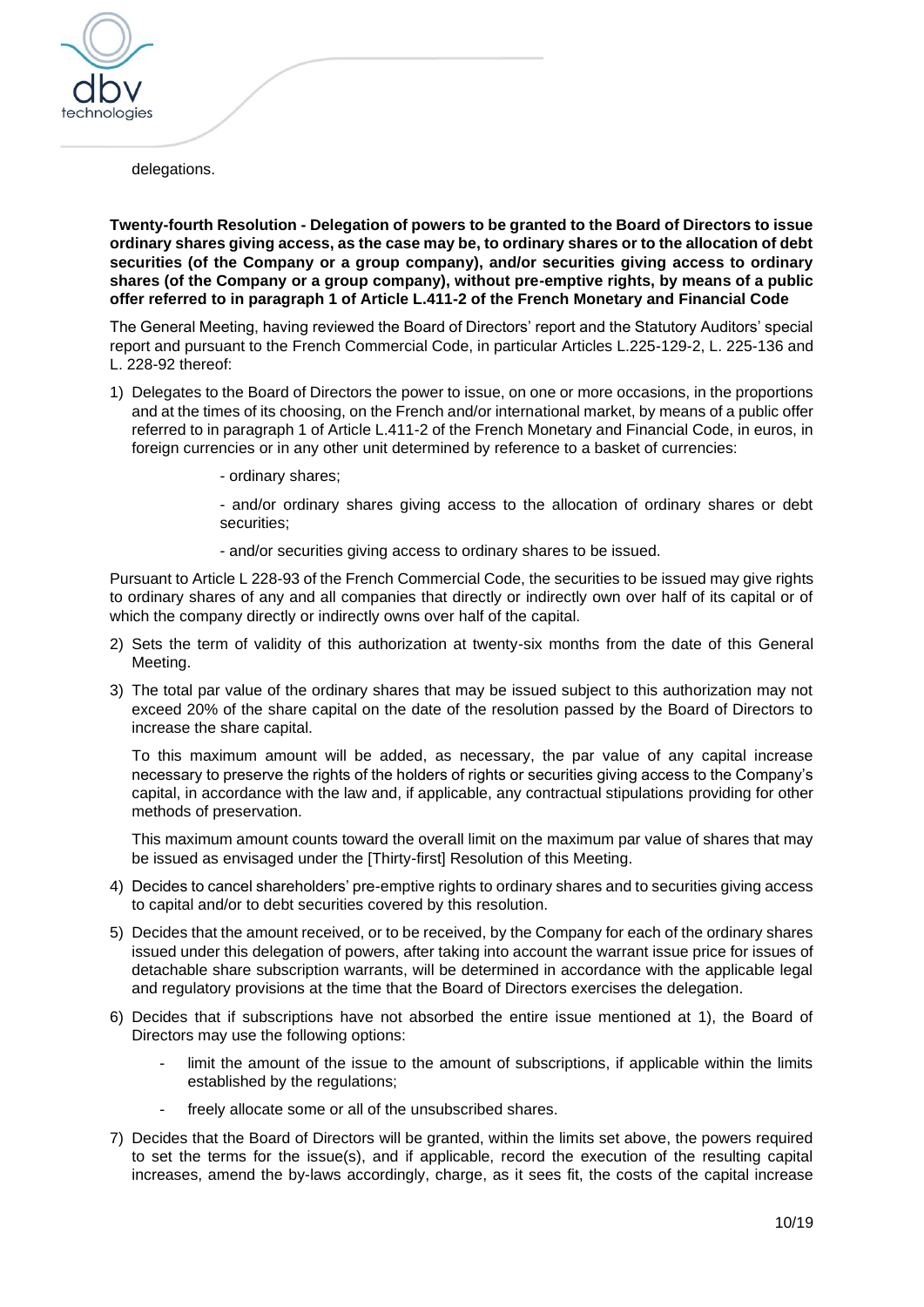

against the amount of the related premiums and deduct the necessary sums from this amount to bring the statutory reserve to one tenth of the new share capital after each increase and more generally, perform all tasks required in this regard.

8) Notes that this delegation, for the part not used, if applicable, supersedes any and all relevant prior delegations.

## **Twenty-fifth Resolution - Authorization, in the event of an issue without pre-emptive rights, to set the issue price according to the terms set by the General Meeting, within a limit of 10% of the capital per year**

Having reviewed the Board of Directors' report and the Statutory Auditors' special report and pursuant to paragraph 2 of point 1 of Article L. 225-136 of the French Commercial Code, the General Meeting authorizes the Board of Directors, when deciding to issue ordinary shares or securities giving access to the capital, pursuant to the Twenty-third and Twenty-fourth Resolutions*,* subject to the provisions of paragraph 1 of point 1 of Article L. 225-136 of the French Commercial Code, to deviate from the pricesetting conditions set out in the above-mentioned resolutions, up to a maximum of 10% of the share capital per year, and to set the issue price of equity equivalents to be issued as follows:

The issue price of the equity equivalents to be issued immediately or at a later date must be at least equal to one of the following, to be chosen by the Board of Directors:

- either the weighted average trading price of the company's share on the trading day prior to the date on which the issue price is set, with a maximum discount of up to 15%;
- or the average of five consecutive share trading prices selected from the last thirty trading days prior to the date on which the issue price is set, with a maximum discount of up to 15%.

**Twenty-sixth Resolution - Delegation of powers to be granted to the Board of Directors to issue ordinary shares, giving, if applicable, access to ordinary shares or the allocation of debt securities (of the Company or a group company) and/or securities giving access to ordinary shares (of the Company or a group company), with pre-emptive subscription rights waived in favor of categories of persons with certain characteristics**

The General Meeting, having reviewed the Board of Directors' report and the Statutory Auditors' special report and pursuant to the provisions of the French Commercial Code, specifically Articles L. 225-129- 2, L. 225-138 and L. 228-92:

- 1) Delegates to the Board of Directors its power to issue the following (on one or more occasions, in the proportions and at the times of its choosing, in France and abroad, with pre-emptive subscription rights waived in favor of the categories of persons defined below):
	- ordinary shares;
	- and/or ordinary shares giving access to the allocation of ordinary shares or debt securities;
	- and/or securities giving access to ordinary shares to be issued.

Pursuant to Article L. 228-93 of the French Commercial Code, the securities to be issued may give rights to ordinary shares of any and all companies that directly or indirectly own over half of its capital or of which the company directly or indirectly owns over half of the capital.

- 2) Sets the term of validity of this delegation at eighteen months from the date of this General Meeting.
- 3) The maximum total par value of the capital increases that may be made subject to this delegation may not exceed 30% of the share capital on the date of the Resolution passed by the Board of Directors to increase the share capital.

To this maximum amount will be added, as necessary, the par value of any capital increase necessary to preserve the rights of the holders of rights or securities giving access to the Company's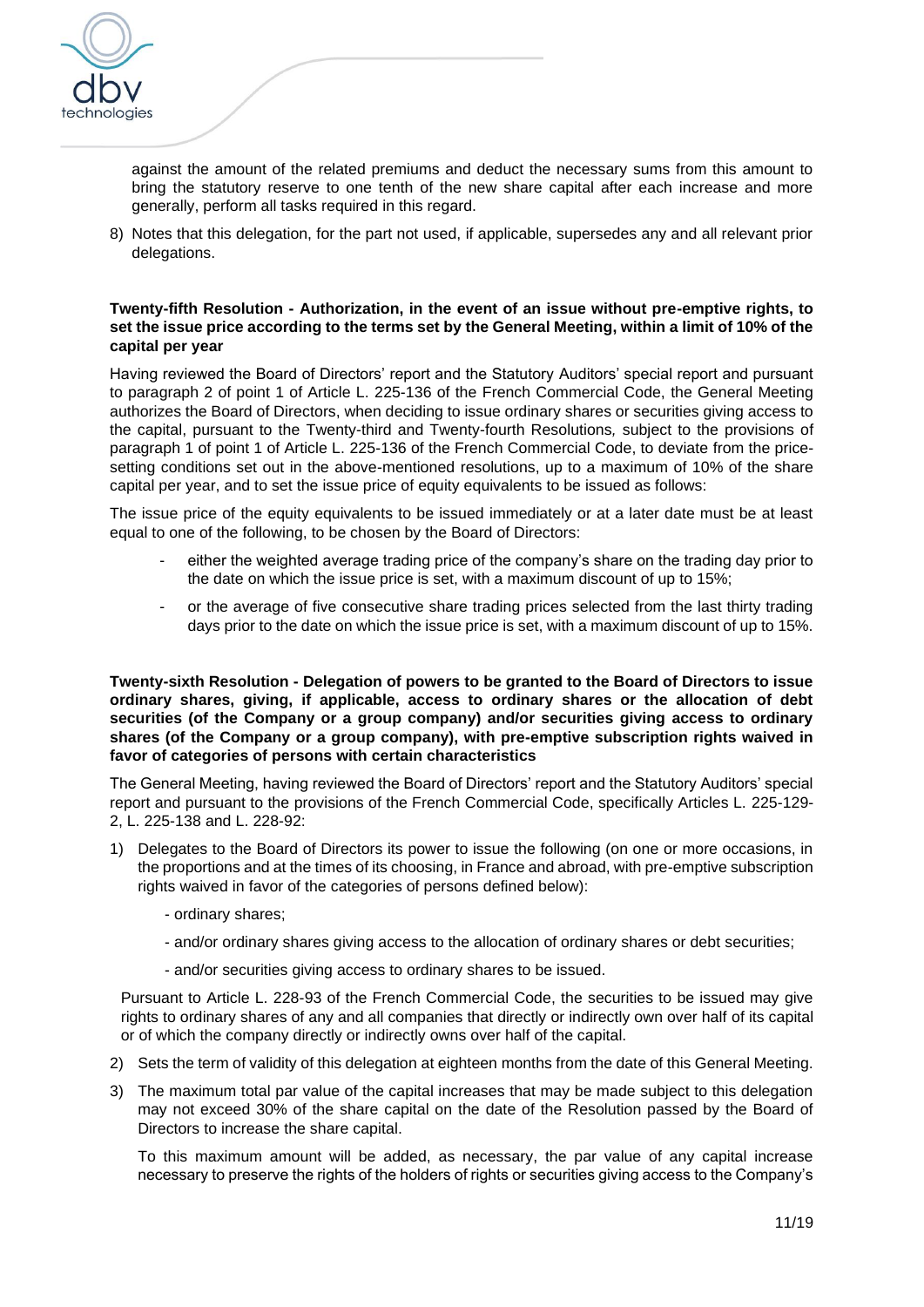

capital, in accordance with the law and, if applicable, any contractual stipulations providing for other methods of preservation.

This maximum amount counts toward the overall limit on the maximum par value of shares that may be issued as envisaged under the [Thirty-first] Resolution of this Meeting.

- 4) Decides, in accordance with the provisions of Article L. 225-138 of the French Commercial Code, that the issue price of ordinary shares that may be issued under the scope of this delegation of powers will be set by the Board of Directors and must be at least equal to:
	- either the weighted average trading price of the company's share on the trading day prior to the date on which the issue price is set, with a maximum discount of up to 15%;
	- or the average of five consecutive share trading prices selected from the last thirty trading days prior to the date on which the issue price is set, with a maximum discount of up to 15%.
- 5) Decides to eliminate the preferential subscription rights by shareholders of ordinary shares and other securities giving access to the capital to be issued in accordance with Article L. 228-91 of the French Commercial Code, reserved for the following categories of persons:
	- i. natural persons or legal entities, including companies, trusts, investment funds or other investment vehicles of any form, established under French or foreign law, that regularly invest in the pharmaceutical, biotechnology or medical technology sectors; and/or
	- ii. French or foreign companies, institutions or entities of any form that carry out a significant portion of their business in the sectors listed in (i); and/or
	- iii. French or foreign investment service providers or any foreign establishment with a similar status that is able to ensure the completion of an issue intended to be invested in by the persons specified under point (i) and/or (ii) above and, therefore, to subscribe to the securities issued.
- 6) Decides that, if subscriptions have not absorbed the entire issue mentioned in 1), the Board of Directors may decide to exercise one or both of the following options in the order of its choosing:
	- limit the amount of the issue to the amount of subscriptions, if applicable within the limits established by the regulation;
	- freely allocate all or part of the non-subscribed shares amongst the categories of persons defined above.
- 7) Decides that the Board of Directors will have full powers to implement this delegation, and therefore to:
	- a. draw up the terms for the issue(s);
	- b. draw up the list of beneficiaries within the above categories;
	- c. determine the number of shares to be allocated to each of the beneficiaries;
	- d. determine the amount to be issued, the issue price and the amount of the premium that can, if applicable, be demanded at issue;
	- e. determine the dates and terms of the issue, and the nature, form and characteristics of the shares to be created, which can take the form of subordinated or unsubordinated shares, with fixed or unlimited terms;
	- f. determine the method by which the shares and/or securities issued or to be issued can be paid up;
	- g. determine, if applicable, the methods by which the rights attached to the securities issued or to be issued can be exercised and, in particular, to determine the date, which may be retroactive, from which rights will attach to the new shares, as well as all other terms and conditions applicable to the execution of the issue;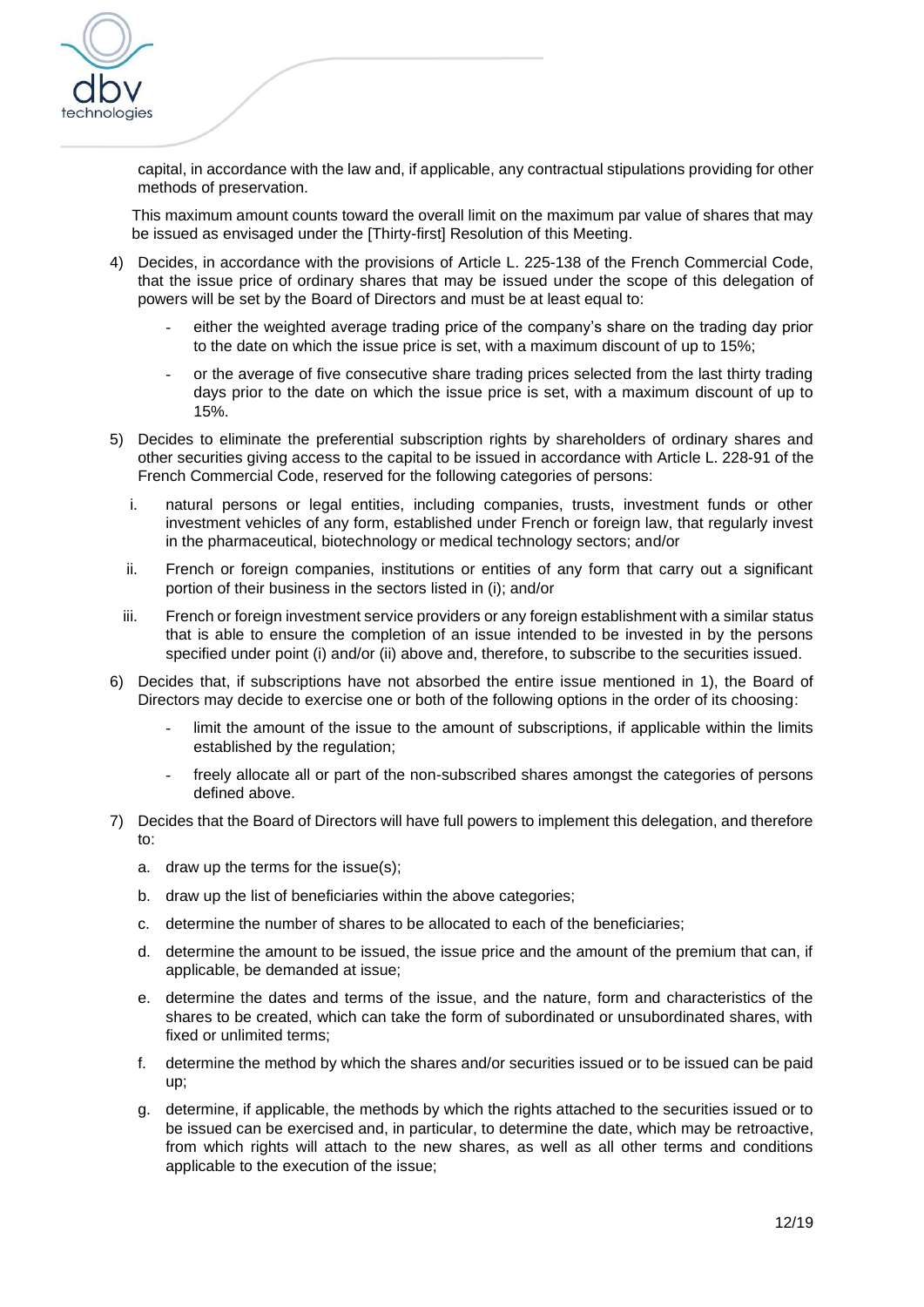

- h. if applicable, suspend the exercise of rights attached to the securities issued, for up to three months;
- i. at its sole discretion, charge the costs of the capital increase against the amount of the related premiums and deduct the necessary sums from this amount to bring the statutory reserve to one tenth of the new share capital after each increase;
- j. record each share capital increase and make the corresponding amendments to the by-laws;
- k. make all adjustments required in compliance with legal provisions and determine the methods by which the rights of holders of securities giving access to capital will be preserved, if applicable;
- l. generally, enter into any agreements, take all measures and complete any formalities required for the issue and for the financial administration of the securities issued pursuant to this delegation and for the exercise of any attached rights and, more generally, perform all tasks required in this regard.
- 8) Notes that the Board of Directors will report back at the next Ordinary General Meeting, in compliance with the law and the regulations, on the use of the delegation granted under this Resolution.
- 9) Notes that this delegation, for the part not used, if applicable, supersedes, as from today's date, any and all relevant prior delegations.

#### **Twenty-seventh Resolution – Authorization to increase the total amount of issues**

Having reviewed the report by the Board of Directors, the General Meeting decides that for each of the issues of ordinary shares or securities giving access to the capital determined pursuant to the Twentythird, Twenty-fourth and Twenty-sixth Resolutions, the number of securities to be issued may be increased under the conditions set out in Articles L 225-135-1 and R 225-118 of the French Commercial Code, up to the maximum amount determined by the Meeting.

#### **Twenty-eighth Resolution - Delegation of powers to be granted to the Board of Directors to increase the capital by means of the issue of ordinary shares and/or securities giving access to the capital up to the limit of 10% of the capital in consideration for contributions in kind of equity securities or securities giving access to the capital**

The General Meeting, having reviewed the Board of Directors' report and the Statutory Auditors' report pursuant to Articles L. 225-147 and L. 228-92 of the French Commercial Code:

- 1) Authorizes the Board of Directors to proceed, on the basis of the auditors' report, with the issue or ordinary shares or securities giving access to ordinary shares in view of the remuneration of contributions in kind permitted to the company and comprising equity securities or securities giving access to the capital if the provisions of Article L. 225-148 of the French Commercial Code do not apply.
- 2) Sets the term of validity of this authorization at twenty-six months from the date of this General Meeting.
- 3) Decides that the total par value of any ordinary shares that may be issued under this delegation may not exceed 10% of the share capital on the date of this Meeting, excluding the par value of any capital increase required to preserve, in accordance with the law and, if applicable, any contractual stipulations providing for other methods of preservation, the rights of the holders of rights or transferable securities giving access to the Company's capital.
- 4) This maximum amount counts toward the overall limit on the maximum par value of shares that may be issued as envisaged under the Twenty-ninth Resolution.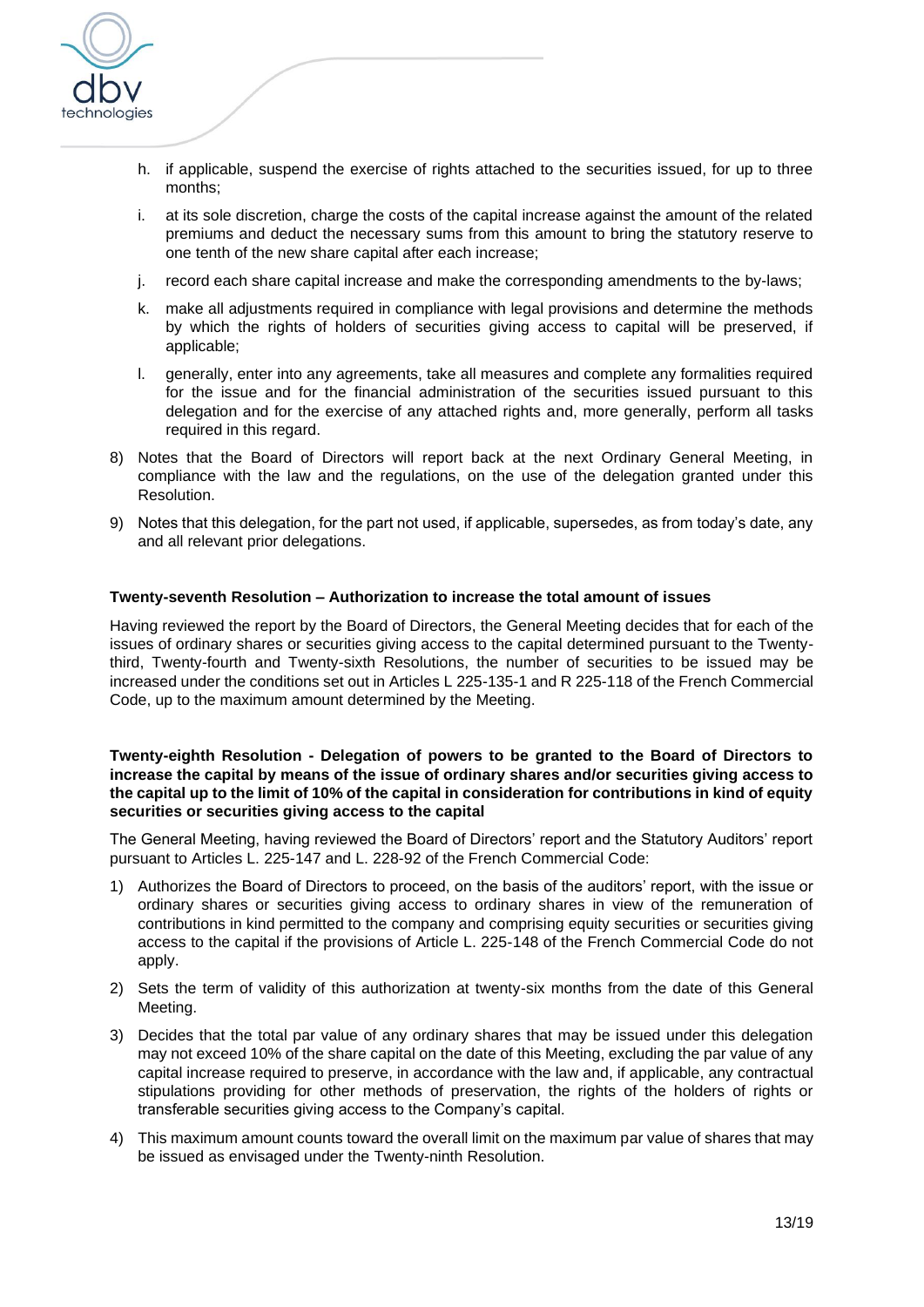

- 5) Delegates all powers to the Board of Directors to approve the evaluation of contributions, to determine the resulting capital increase, to record the realization thereof, to charge, if applicable, all expenses and rights stemming from the capital increase against the contribution premium, to deduct from the contribution premium the necessary sums to bring the statutory reserve up to one tenth of the new share capital after each increase and to proceed with the according amendment of the bylaws and perform all tasks required in this regard.
- 7) Notes that this delegation, for the part not used, if applicable, supersedes any and all relevant prior delegations.

#### **Twenty-ninth Resolution – Overall limit on the maximum authorized amounts set under the 23 rd , 2' th, 26 th and 28th Resolutions of this Meeting**

Having reviewed the Board of Directors' report, the General Meeting decides to set the total par value of any shares that may be issued under the Twenty-third, Twenty-fourth, Twenty-sixth and Twentyeighth Resolutions put before this Meeting, at 65% of the share capital on the date of this Meeting. To this limit will be added, if applicable, the par value of any capital increase required to preserve, in accordance with the law and, if applicable, any contractual stipulations providing for other adjustments, the rights of the holders of rights or transferable securities giving access to the Company's capital.

**Thirtieth Resolution - Delegation of powers to be granted to the Board of Directors to increase the share capital by the issue of ordinary shares and/or securities granting access to the capital, with pre-emptive subscription rights waived in favor of the members of a company savings plan pursuant to Articles L. 3332-18 et seq. of the French Labor Code**

The General Meeting, having reviewed the Board of Directors' report and the Statutory Auditors' special report, voting pursuant to Articles L. 225-129-6, L. 225-138-1 and L. 228-92 of the French Commercial Code and L. 3332-18 et seq. of the French Labor Code:

- 1) Delegates its powers to the Board of Directors to enact, at its own discretion, a capital increase on one or more occasions through the issue of ordinary shares or securities giving access to the equity securities to be issued by the Company, reserved for members of one or more group or company employee savings plans established by the Company and/or affiliated French or international companies under the conditions of Article L.225-180 of the French Commercial Code and of Article L.3344-1 of the French Labor Code.
- 2) Withdraws, in favor of these individuals, any pre-emptive subscription rights to shares issued pursuant to this delegation.
- 3) Sets the validity of this delegation at twenty-six months from the date of this General Meeting.
- 4) Limits the maximum par value of the increases that may be enacted under this delegation at 2% of the share capital on the day of the decision by the Board of Directors to carry out this increase, with the understanding that this amount is separate to any other maximum amounts set by other authorizations relating to capital increases*.* To this amount will be added, as necessary, the par value of any capital increase necessary to preserve the rights of the holders of rights or securities giving access to the Company's capital, pursuant to the law and, if applicable, any contractual stipulations providing for other forms of preservation;
- 5) Decides that the price of any shares to be issued under point 1) of this delegation may not more than 30% (or 40% lower if the vesting period stipulated by the scheme pursuant to Articles L. 3332-25 and L. 3332-26 of the French Labor Code is greater than or equal to ten years) below the average opening price of the shares for the 20 trading days prior to the decision setting the date for the opening of subscriptions, nor may it be higher than this average.
- 6) Decides, pursuant to the provisions of Article L.3332-21 of the French Labor Code, that the Board of Directors may allocate to the beneficiaries defined in the first paragraph above, free shares already issued or to be issued, or other securities giving access to the Company's capital that have already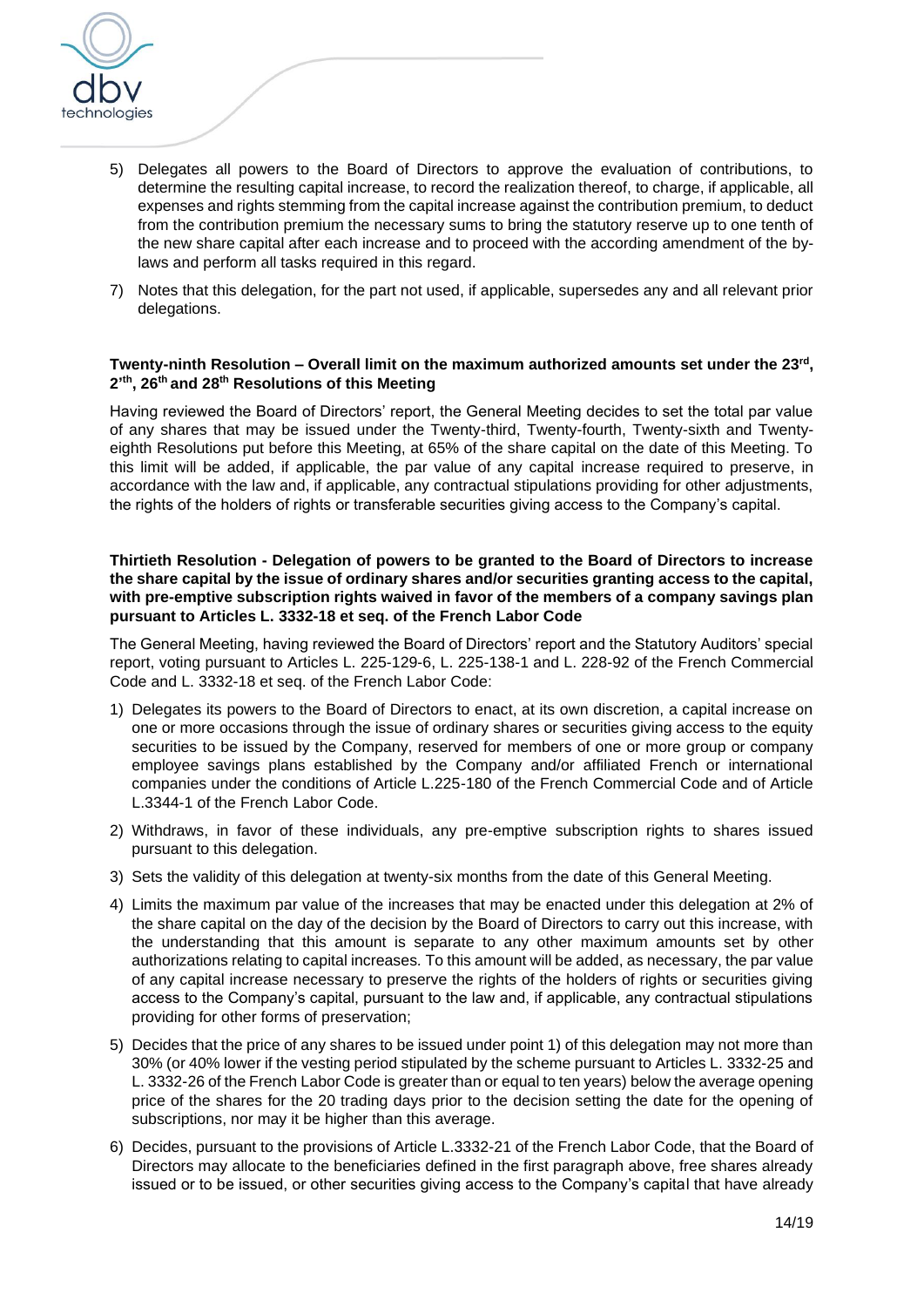

been issued or are to be issued in respect of (i) any employer contribution that may be paid pursuant to the regulations governing group or company savings plans and/or (ii) if applicable, any discount and, in the event that any new shares are issued in respect of the discount or the employer contribution, may decide to capitalize any reserves, profits or issue premiums required to pay up these shares;

7) Notes that this delegation, for the part not used, if applicable, supersedes any and all relevant prior delegations.

The Board of Directors shall have the discretion to implement, or not implement, this authorization, take all measures and conduct all necessary formalities.

#### **Thirty-first Resolution - Authorization to be granted to the Board of Directors to allocate free shares to members of staff and/or certain corporate officers**

The General Meeting, having reviewed the Board of Directors' report and the Statutory Auditors' special report, authorizes the Board of Directors, on one or more occasions, in accordance with Articles L. 225- 197-1 and L. 225-197-2 of the French Commercial Code, to allocate existing or future ordinary shares in the Company, reserved for:

- members of staff of the company or companies or economic interest groups that are directly or indirectly related to it as defined by Article L. 225-197-2 of the French Commercial Code;
- and/or corporate officers who meet the conditions set out in Article L. 225-197-1 of the French Commercial Code.

Sets the term of validity of this authorization at eighteen months from the date of this General Meeting.

The total number of shares that can be assigned free of charge pursuant to this authorization will not exceed 2% of the share capital on the date of the allocation decision. This limit will exclude, if applicable, the par value of any capital increase required to preserve the rights of the beneficiaries of bonus share awards in the event of transactions involving the Company's capital during the vesting period.

The allocation of shares to beneficiaries will become definitive after a vesting period to be determined by the Board of Directors, which may not be less than one year.

Beneficiaries shall, where applicable, be required to hold these shares for a period, set by the Board of Directors, at least equal to that necessary to ensure that the cumulative duration of the vesting and, where applicable, holding periods cannot be less than two years.

By way of exception, final allocation will take place before the end of the vesting period in the event that the beneficiary is classified as disabled under the second and third categories set out in Article L. 341- 4 of the French Social Security Code.

All powers are granted to the Board of Directors to:

- set the terms and, if applicable, the award criteria and performance criteria for the shares;
- determine the identity of the beneficiaries and the number of shares allocated to each;
- if applicable:
	- record the existence of sufficient reserves and, upon each allocation of shares, transfer to a reserve account the sums required to pay up the new shares to be granted;
	- at the appropriate time, determine the capital increases by means of incorporation of reserves, premiums or profits relating to the issue of new free shares granted;
	- conduct the necessary share acquisitions within the framework of the share buyback program and allocate them via the allocation plan;
	- determine the impact on beneficiaries' rights of transactions affecting the share capital or likely to affect the value of shares allocated and enacted during the vesting period and as a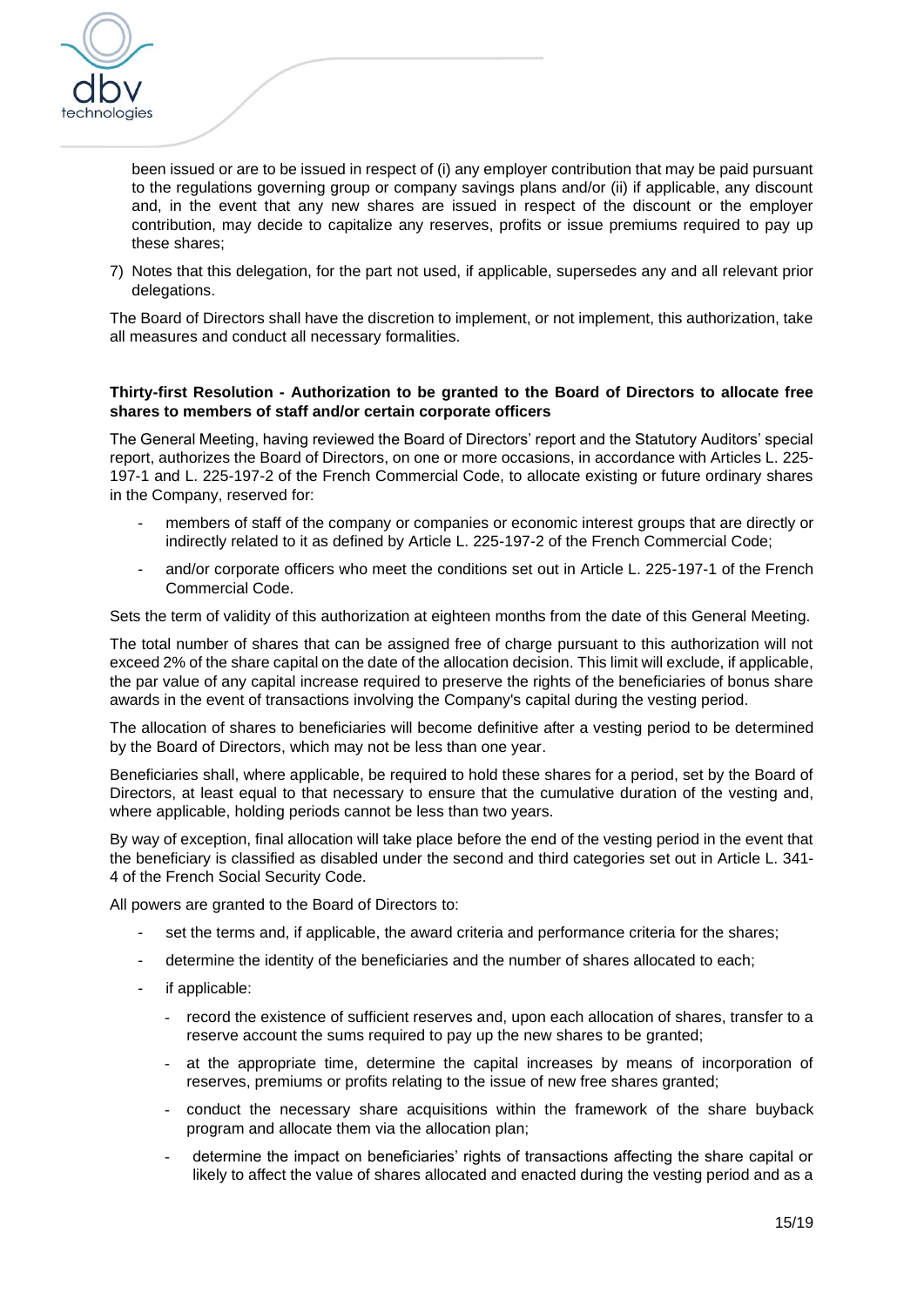

result, to modify or adjust, if necessary, the number of shares granted to preserve the beneficiaries' rights;

- decide whether or not to establish a holding obligation at the end of the vesting period and, if applicable, determine its duration and take all necessary measures to ensure that the beneficiaries comply with it;
- and generally, in connection with the legislation in effect, perform all duties that the implementation of this authorization may require.

This authorization shall imply that shareholders waive their pre-emptive rights to subscribe to newly issued shares through the capitalization of reserves, share premium and profits.

For the part not used, if applicable, it supersedes any and all relevant prior authorizations.

#### **Thirty-second Resolution - Authorization to be granted to the Board of Directors to grant share subscription and/or purchase options (stock options) to members of staff (and/or certain corporate officers)**

The General Meeting, having reviewed the Board of Directors' report and the Statutory Auditors' special report:

- 1) Authorizes the Board of Directors, under the provisions of Articles L. 225-177 to L. 225-185 of the French Commercial Code, to grant the beneficiaries indicated below, on one or more occasions, options giving access to new shares in the company to be issued in respect of a capital increase or to the purchase of existing shares in the company as a result of buybacks carried out under the terms set by law.
- 2) Sets the term of validity of this authorization at eighteen months from the date of this General Meeting.
- 3) Decides that the beneficiaries of these options may only be:
	- firstly, some or all members of staff, or certain categories of staff and where appropriate, those companies or economic interest groups related to it under the conditions of Article L. 225-180 of the French Commercial Code;
	- secondly, corporate officers who meet the conditions set out in Article L. 225-185 of the French Commercial Code.
- 4) The total number of options that may be granted by the Board of Directors under this authorization may not grant entitlement to subscribe to or purchase more than 7.5% of the share capital on the date of the allocation decision. To this amount will be added, as necessary, the par value of any capital increase necessary to preserve the rights of the beneficiaries of the options in the event of transactions involving the Company's capital, pursuant to the law and, if applicable, any contractual stipulations providing for other forms of preservation.
- 5) Decides that the subscription and/or acquisition price of the shares to be paid by the beneficiaries will be set on the day the options are granted by the Board of Directors in accordance with the regulations in effect and must not be less than the average opening price of the shares for the twenty trading days prior to the grant decision.
- 6) Decides that no options may be granted during the blackout periods set out in the regulations.
- 7) Notes that this authorization includes, in favor of the beneficiaries of options giving access to shares, an express waiver by shareholders of their pre-emptive rights to subscribe to the shares that will be issued as and when the options are exercised.
- 8) Delegates all powers to the Board of Directors to set the other terms and conditions for the granting of options and their exercise, in particular to: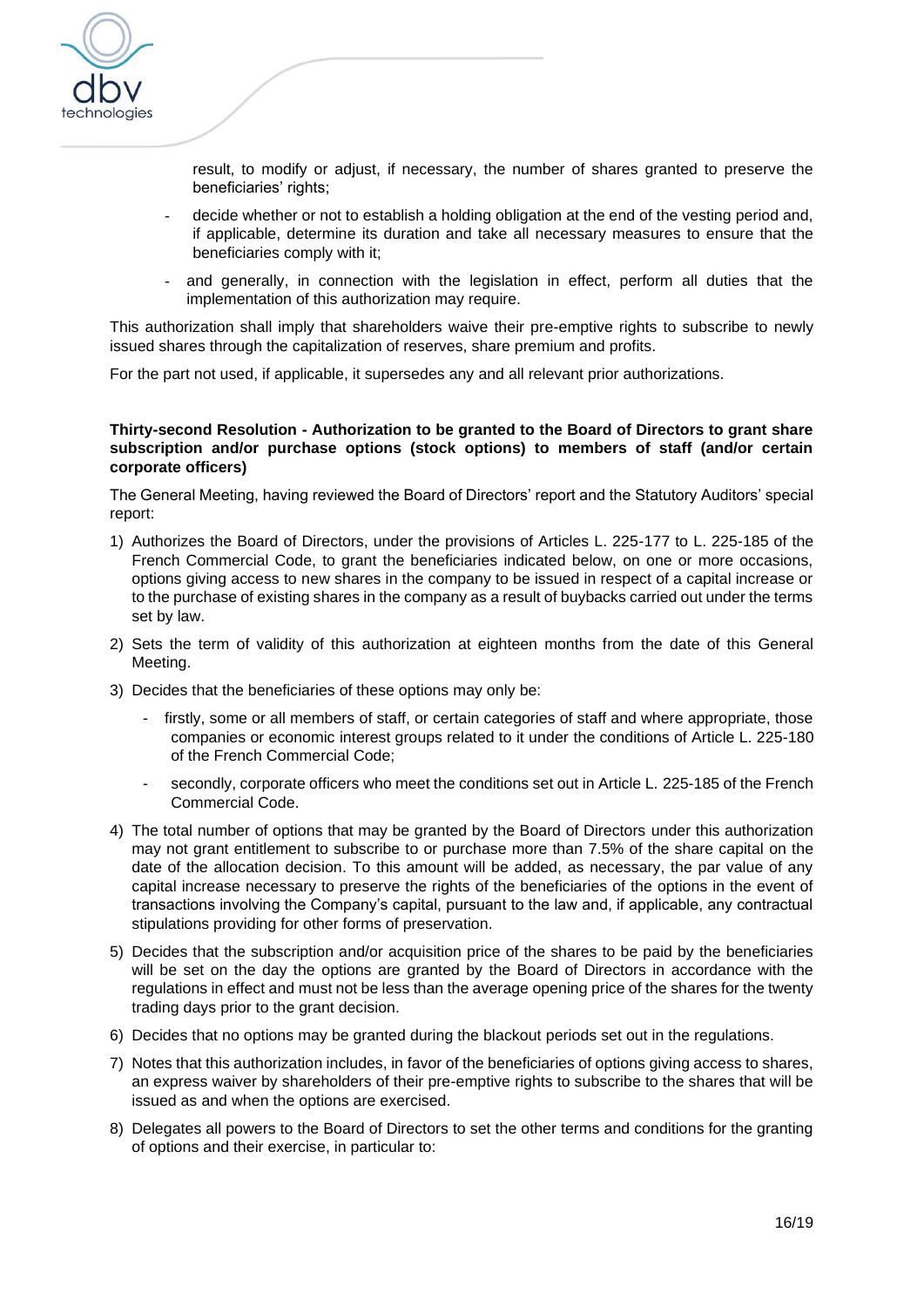

- determine the conditions under which the options shall be granted and to draft the list or categories of beneficiaries as scheduled above; to determine, where appropriate, the seniority and performance conditions that must be met by these beneficiaries; to determine the conditions under which the price and number of shares must be adjusted, particularly in the presumptions set out under Articles R. 225-137 to R. 225-142 of the French Commercial Code;
- define the exercise period(s) for the options granted, with the understanding that the term of the options may not exceed a period of ten years from the grant date;
- provide the option to temporarily suspend the exercise of options for a maximum period of three months in the event that financial transactions are performed involving the exercise of a right attached to shares;
- if applicable, conduct the necessary share acquisitions within the framework of the share buyback program and to allocate them via the option plan;
- proceed with all acts and formalities required to make final those capital increases that may, if necessary, be performed pursuant to the authorization granted by this resolution; amend the by-laws accordingly and generally to do whatever is necessary;
- at its own discretion and if it sees fit, impute the cost of increases in share capital to the amount of the associated premiums and deduct the necessary sums from this amount to bring the statutory reserve to one tenth of the new share capital after each increase.
- 9) Notes that this authorization, for the part not used, if applicable, supersedes any and all relevant prior authorizations.

## **Thirty-third Resolution - Amendment of Article 10 of the by-laws in order to extend the term of office of directors to 3 years and enable terms of office to be staggered**

Having reviewed the Board of Directors' report, the General Meeting decides:

- To increase the term of office of the directors from two to three years, and to provide, by way of exception, the option to appoint or renew these terms for a shorter period of one or two year(s) in order to facilitate the implementation or maintenance of a system whereby the terms of office of Board members are staggered;
- To amend paragraph 3 of Article 10 of the by-laws accordingly and as follows:

*"The term of office for Directors appointed during the term of the Company is three (3) years. This term expires at the end of the general meeting convened to approve the financial statements for the year just ended and held in the year during which their term of office expires.* 

*By way of exception and for the sole purpose of facilitating the implementation or maintenance of a system whereby the terms of office of Board members are staggered, the Ordinary General Meeting may appoint one or more Board members for a term of two (2) years or one (1) year*."

#### **Thirty-fourth Resolution - Amendment of Article 11 of the by-laws in order to provide for the possibility of consulting the directors in writing, in the circumstances and in accordance with the procedures set out in the regulations**

Having reviewed the Board of Directors' report, the General Meeting decides, in accordance with the option provided under Article L. 225-37 of the French Commercial Code, as amended by Law No. 2019- 744 of July 19, 2019, to provide for the possibility that members of the Board of Directors may take decisions that fall within the Board's sole competence and that are included in the list set out in the regulations by means of written consultation, and to amend Article 11 of the by-laws accordingly and as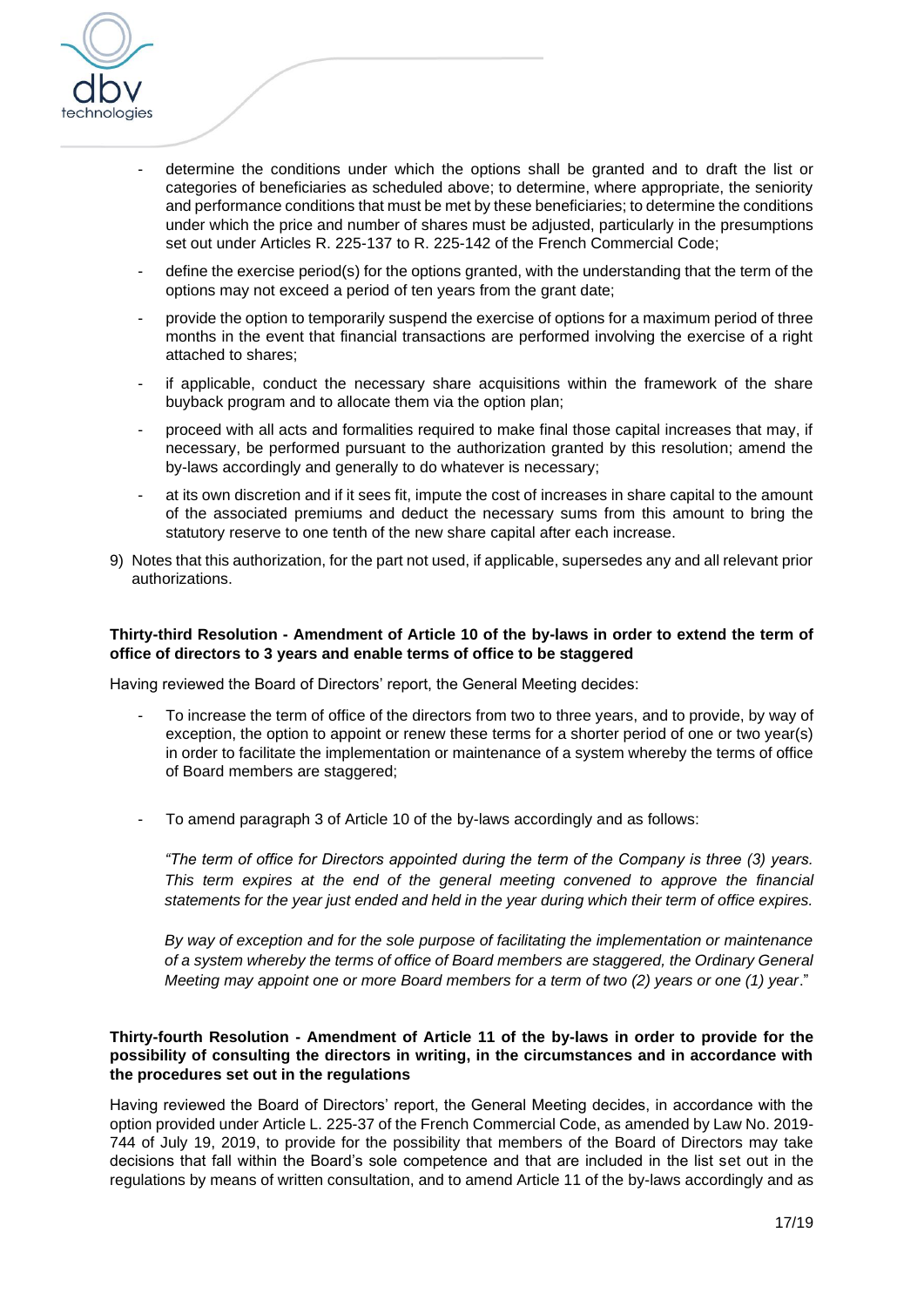

follows, the rest of the article remaining unchanged:

The following paragraph is to be inserted after the first paragraph of Article 11, with the remainder of the article remaining unchanged:

*"The Board of Directors may also take decisions by means of written consultation with the directors in accordance with the conditions provided by law.."*

## **Thirty-fifth Resolution - Harmonization of the by-laws**

Having reviewed the Board of Directors' report, the General Meeting decides to update the by-laws:

- **Concerning the reporting of abstentions:**
	- o **In connection with the processing of postal votes**
		- In order to harmonize the by-laws with the provisions of Article R. 225-76 of the French Commercial Code, as amended by [Decree No. 2019-1486 of December](https://www.legifrance.gouv.fr/affichTexteArticle.do;jsessionid=E32CAF1152ABD0388DCB6202E712ECB7.tplgfr36s_2?cidTexte=JORFTEXT000039684764&idArticle=LEGIARTI000039788039&dateTexte=20200131&categorieLien=id#LEGIARTI000039788039)  [27, 2019;](https://www.legifrance.gouv.fr/affichTexteArticle.do;jsessionid=E32CAF1152ABD0388DCB6202E712ECB7.tplgfr36s_2?cidTexte=JORFTEXT000039684764&idArticle=LEGIARTI000039788039&dateTexte=20200131&categorieLien=id#LEGIARTI000039788039)
		- To amend the last paragraph of Article 23 of the by-laws accordingly and as follows, with the rest of the article remaining unchanged:

*"Forms that provide no voting indications or that express an abstention will not be considered as votes cast.»* 

#### o **In connection with the calculation of the majority in a Meeting**

- In order to harmonize the by-laws with the provisions of Articles L. 225-98, L. 225-96 and L.225-99 of the French Commercial Code, as amended by Law [No.](https://www.legifrance.gouv.fr/affichTexteArticle.do;jsessionid=E32CAF1152ABD0388DCB6202E712ECB7.tplgfr36s_2?cidTexte=JORFTEXT000038792157&idArticle=LEGIARTI000038793734&dateTexte=20190721&categorieLien=id#LEGIARTI000038793734)  2019-744 of [July 19, 2019;](https://www.legifrance.gouv.fr/affichTexteArticle.do;jsessionid=E32CAF1152ABD0388DCB6202E712ECB7.tplgfr36s_2?cidTexte=JORFTEXT000038792157&idArticle=LEGIARTI000038793734&dateTexte=20190721&categorieLien=id#LEGIARTI000038793734)
- To amend the last paragraph of Article 26 of the by-laws accordingly and as follows, with the rest of the article remaining unchanged:

*"The Ordinary General Meeting passes resolutions based on the majority of votes cast by the shareholders who are present, represented, or have voted by post. Votes cast do not include those attached to the shares in respect of which the shareholder has not taken part in the vote, has abstained or has returned a blank or invalid vote. »*

To amend the third paragraph of Article 27 of the by-laws accordingly and as follows, with the rest of the article remaining unchanged:

*"The Meeting passes resolutions based on a two-thirds majority of votes cast by the shareholders who are present, represented, or have voted by post, or who are attending the Meeting via video-conference or another means of telecommunication, in accordance with the legal and regulatory provisions. »*

▪ To amend the last paragraph of Article 28 of the by-laws accordingly and as follows, with the rest of the article remaining unchanged: